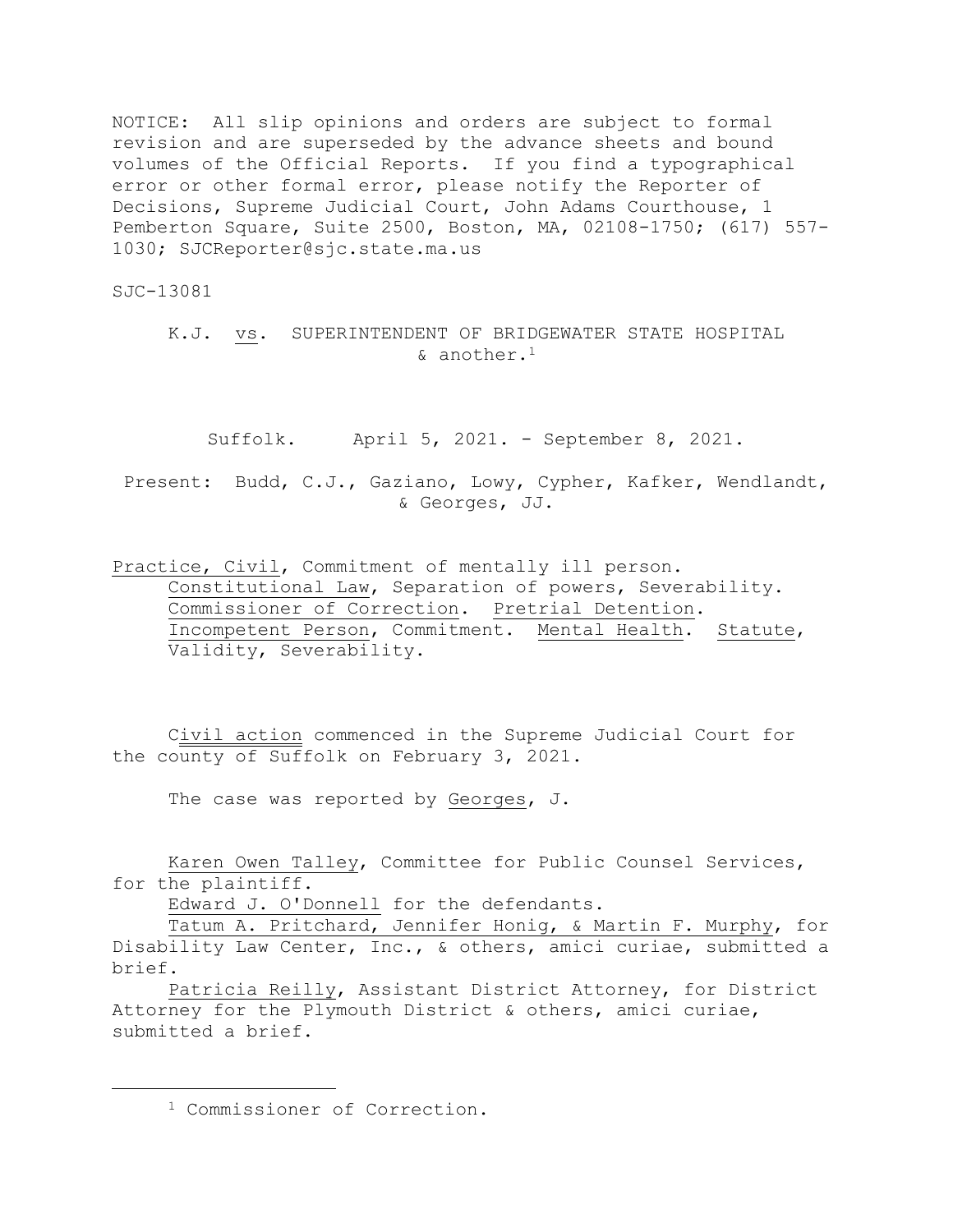LOWY, J. This is a case about the separation of powers concerns implicated by the placement of a pretrial detainee or prisoner who is involuntarily committed on account of mental illness. In this context, G. L. c. 123 requires a judge in a commitment proceeding to determine first whether the person requires involuntary commitment and, if so, whether that commitment should take place at the Bridgewater State Hospital (Bridgewater) or at a lower security Department of Mental Health (DMH) facility.2 See G. L. c. 123, §§ 8, 18 (a). Giving the judge authority not only over the commitment decision, but also over whether placement will occur at Bridgewater or a DMH facility, is in line with the purpose of c. 123, which the Legislature completely revised in 1970 to expand access to courts for those committed involuntarily because of mental illness, and which also requires that involuntary commitments occur in the least restrictive option available. See Commonwealth v. Nassar, 380 Mass. 908, 912 n.5, 917-918 (1980).

The plaintiff, K.J., is a pretrial detainee who was previously committed to Bridgewater under G. L. c. 123,

<sup>2</sup> Bridgewater State Hospital (Bridgewater) is a medium security Department of Correction facility. It has a secure perimeter, composed of a double fence, topped with razor wire. Conditions of confinement are more restrictive than at Department of Mental Health (DMH) facilities, although DMH facilities are also locked.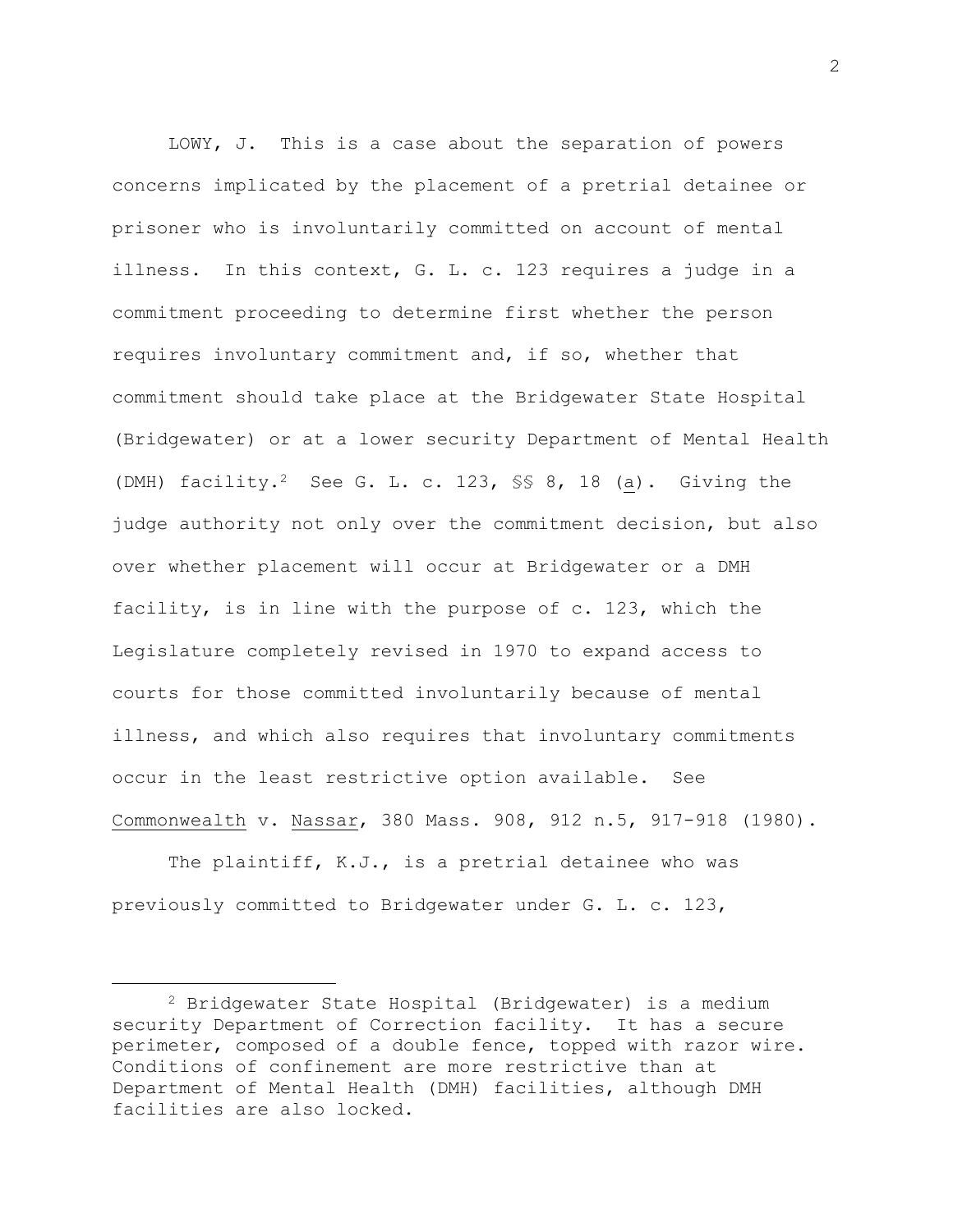§ 18 (a), the provision of c. 123 that deals with commitment of pretrial detainees and prisoners. Section 18 (a) also incorporates §§ 7 and 8 for subsequent commitment hearings. After a hearing on a petition to recommit K.J. to Bridgewater for one year, the judge determined that K.J. was mentally ill, posed a likelihood of serious harm if not confined, and therefore required commitment. See G. L. c. 123, §§ 8 (a), 18 (a). To commit a person<sup>3</sup> to Bridgewater, however, a judge must additionally find that strict custody is required. See G. L. c. 123, §§ 8 (b), 18 (a). The judge here found that K.J. did not require strict custody and, thus, as the statute required him to do, issued an order committing K.J. to a DMH facility. See id.

Despite that order, however, the Commissioner of Correction (commissioner) utilized what we call the "commissioner's certification" provision in § 18 (a) to retain K.J. at Bridgewater.4 We must now determine whether the commissioner's

<sup>4</sup> The commissioner's certification provision in G. L. c. 123, § 18 (a), states:

"[N]otwithstanding the court's failure, after an initial hearing or after any subsequent hearing, to make a finding required for commitment to the Bridgewater state hospital, the prisoner shall be confined at said hospital if the findings required for commitment to a facility are made and

<sup>3</sup> Bridgewater only houses male patients. G. L. c. 123,  $$7$  (b).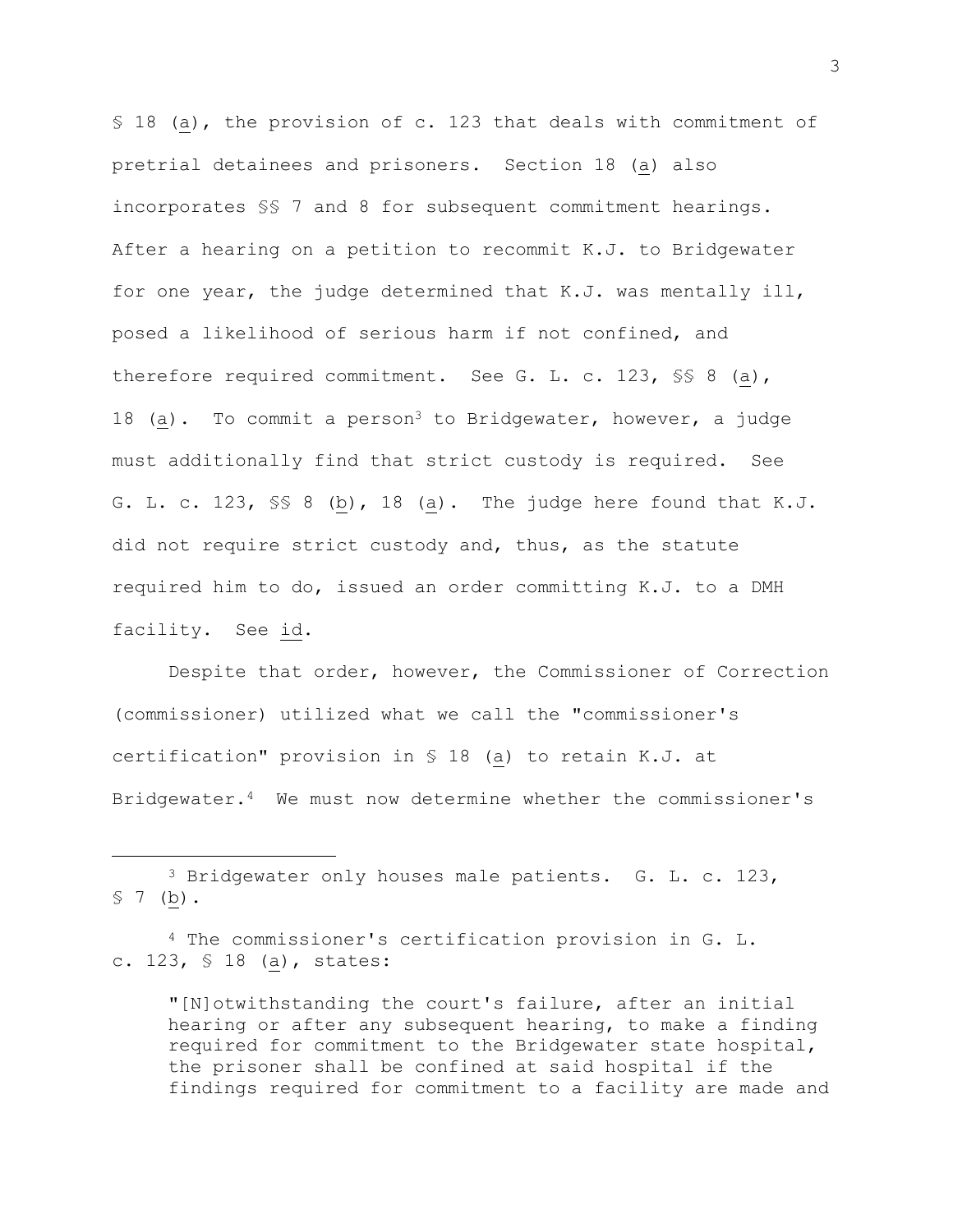exercise of this provision violates art. 30 of the Massachusetts Declaration of Rights, which, among other things, protects the independence of the judiciary by prohibiting other branches from overturning court orders.<sup>5</sup> We hold that it does.<sup>6</sup>

Background. K.J. is an adult man who currently faces criminal charges in the Worcester Division of the District Court and in the Superior Court.<sup>7</sup> K.J. initially was charged in the District Court on December 10, 2018, and held on bail. On December 11, 2018, K.J. was committed involuntarily to Bridgewater. In April of 2019, K.J.'s commitment to Bridgewater was extended for a period of six months, and then, in December of 2019, for an additional period of one year. See G. L.

if the commissioner of correction certifies to the court that confinement of the prisoner at said hospital is necessary to insure his continued retention in custody."

<sup>5</sup> K.J. also argues that his substantive and procedural due process rights were violated, and that the statute violates equal protection principles. Because we base our holding on art. 30, we do not address these arguments.

 $6$  We acknowledge the amicus letters submitted in this case: one by Disability Law Center, Inc., the Mental Health Legal Advisors Committee, and the Boston Bar Association; and the other by the district attorney for the Plymouth district, joined by the district attorney for the eastern district, the district attorney for the Bristol district, and the district attorney for the middle district.

<sup>7</sup> K.J. is charged in the District Court with assault and battery on a police officer, G. L. c. 265, § 13D, and in the Superior Court with armed assault with intent to murder, G. L. c. 265, § 18 (b).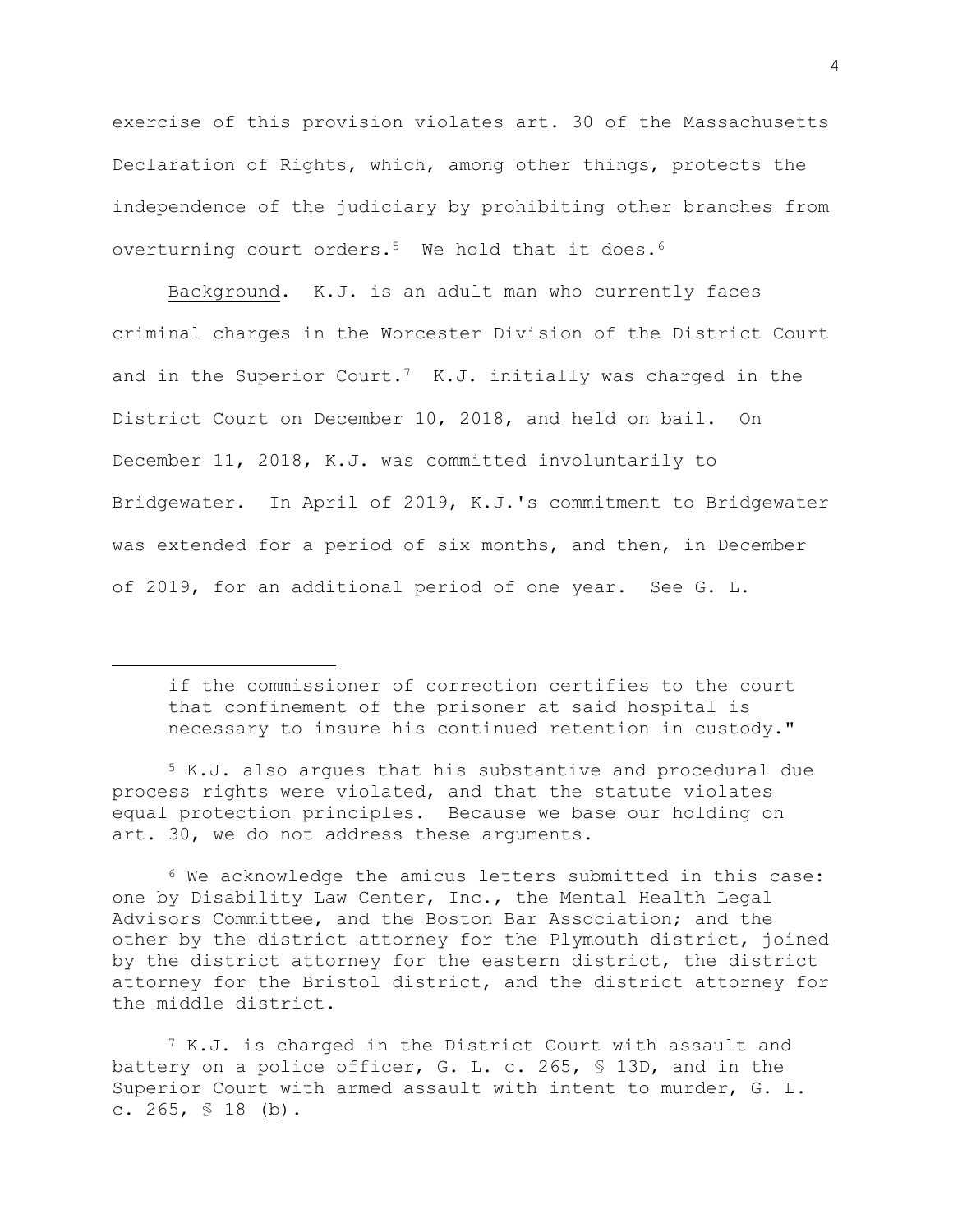c. 123, §§ 7, 8, 18 (a). On December 2, 2020, the medical director of Bridgewater petitioned to have K.J. again recommitted for one year under § 18 (a). See id.

The Brockton Division of the District Court, sitting at Bridgewater, held a hearing via Zoom video conferencing on January 6, 2021.8 In support of its petition, Bridgewater called a licensed psychologist as its sole witness. The psychologist testified that K.J. meets the diagnostic criteria for schizoaffective disorder, bipolar type, and that he currently experiences auditory hallucinations, paranoia, and somatic delusions. The psychologist testified that historically the exacerbation of K.J.'s symptoms has led to aggressive behaviors and serious bodily injury to other people, but that he had not engaged in any physical assaults or altercations since July or August 2020. The psychologist also testified that K.J. currently was incapable of returning to a penal setting because such an environment would not be able to enforce his courtordered medication plan and because it could be destabilizing. The psychologist testified that a DMH facility would be able to enforce K.J.'s medication plan, although a transfer to such a

<sup>8</sup> Zoom Video Communications, Inc., is an Internet-based video conferencing platform. See Vazquez Diaz v. Commonwealth, 487 Mass. 336, 336 (2021).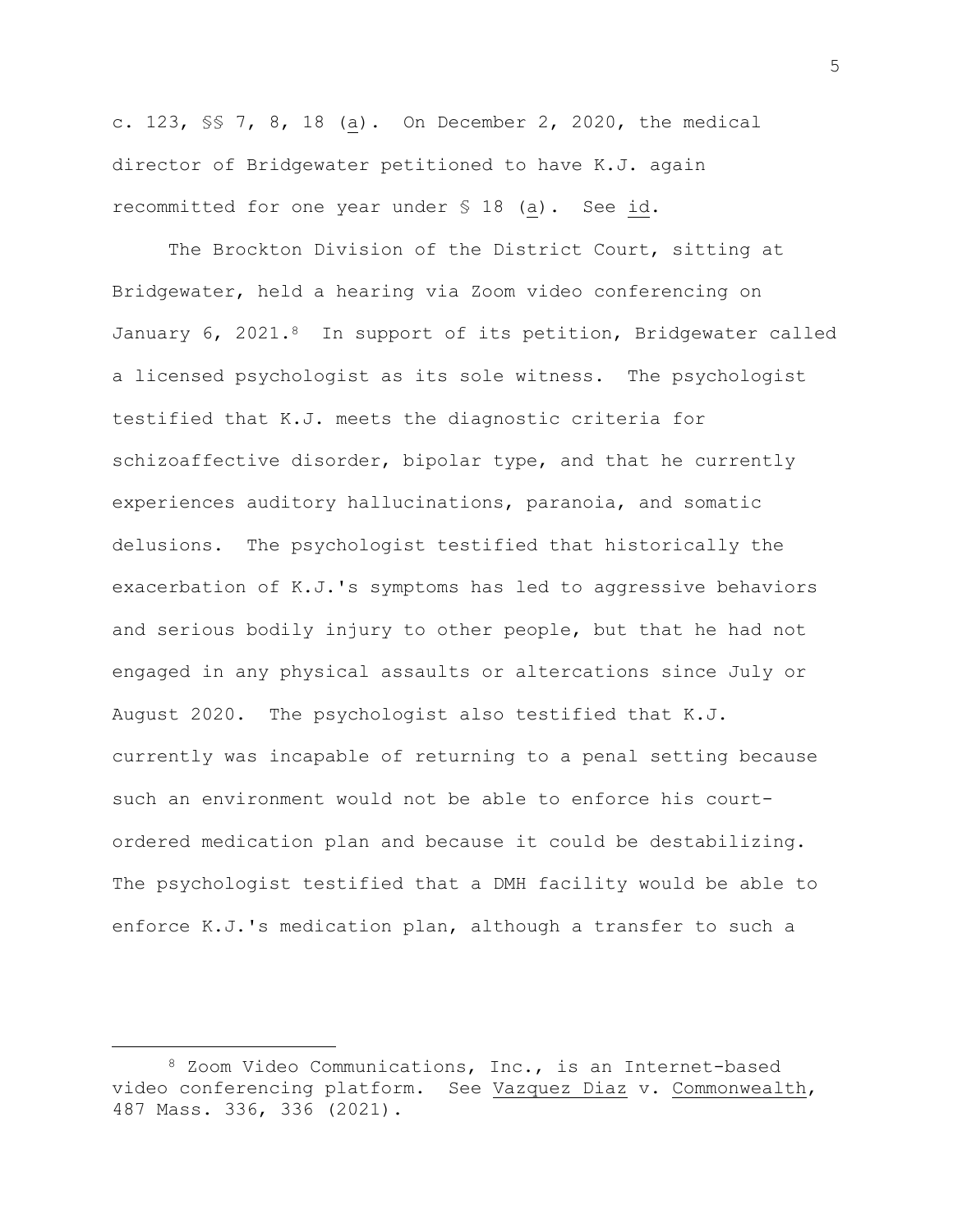facility could be destabilizing. Finally, the psychologist testified that K.J. had never attempted to escape.

K.J. testified on his own behalf. He stated that he knew he had a mental illness. He also testified that he takes all his medications as prescribed and has had no signs or incidences of violence in more than six months. K.J. asserted that he hoped that he would be recognized for doing well and would have the opportunity to transfer to a DMH facility.

After hearing the testimony, the judge ordered that K.J. be transferred to a DMH facility. In the ruling, the judge found that K.J. was mentally ill, that failure to retain him in a facility would create a likelihood of serious harm, and that there was no less restrictive alternative. Following its receipt of the judge's order, Bridgewater filed a certification by the commissioner pursuant to  $$ 18$  (a). The one-sentence certification stated only that commitment to Bridgewater was "necessary to ensure his continued retention in custody."

K.J. then filed a motion to find Bridgewater in contempt of a court order, requesting immediate release to a DMH facility, which Bridgewater opposed. The same judge who had issued the § 18 (a) order held a nonevidentiary hearing where he further explained his ruling from the prior hearing: that while there was some evidence that K.J. required strict security, it did not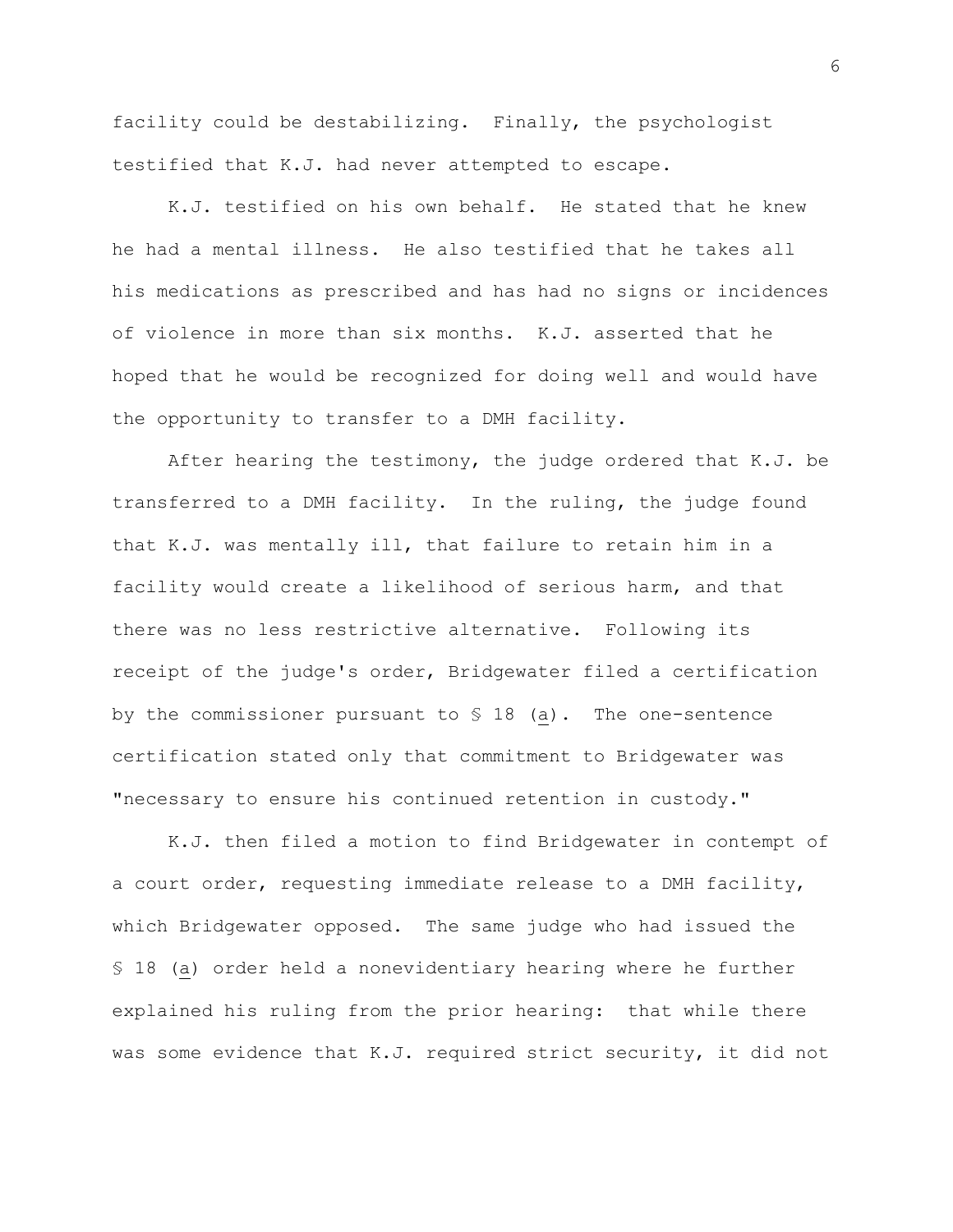rise to the level of beyond a reasonable doubt. Moreover, the judge noted, there was no evidence that K.J. was a flight risk.

Despite this, the judge ultimately denied K.J.'s motion to hold Bridgewater in contempt. The judge wrote:

"[T]his court is troubled by [Bridgewater]'s arbitrary application of the provisions of [§ 18 (a)] and the clear separation of powers issues raised by the certification process. However, the appropriate avenue is a direct appeal of the certification process and any other issue(s) raised by the hearing on the petition."

K.J. filed a petition pursuant to G. L. c. 211, § 3, seeking release from Bridgewater and enforcement of the District Court judge's commitment order to a DMH facility. A single justice reserved and reported the case to the full court.

Discussion. 1. Separation of powers. "Massachusetts is one of only a few States to articulate an explicit separation of powers in our Constitution." Commonwealth v. Cole, 468 Mass. 294, 301 (2014). Article 30 is that explicit statement; it provides:

"In the government of this commonwealth, the legislative department shall never exercise the executive and judicial powers, or either of them: the executive shall never exercise the legislative and judicial powers, or either of them: the judicial shall never exercise the legislative and executive powers, or either of them: to the end it may be a government of laws and not of men."

Although we have "recognized that separation of powers does not require three 'watertight compartments' within the government" (citation omitted), Opinions of the Justices, 372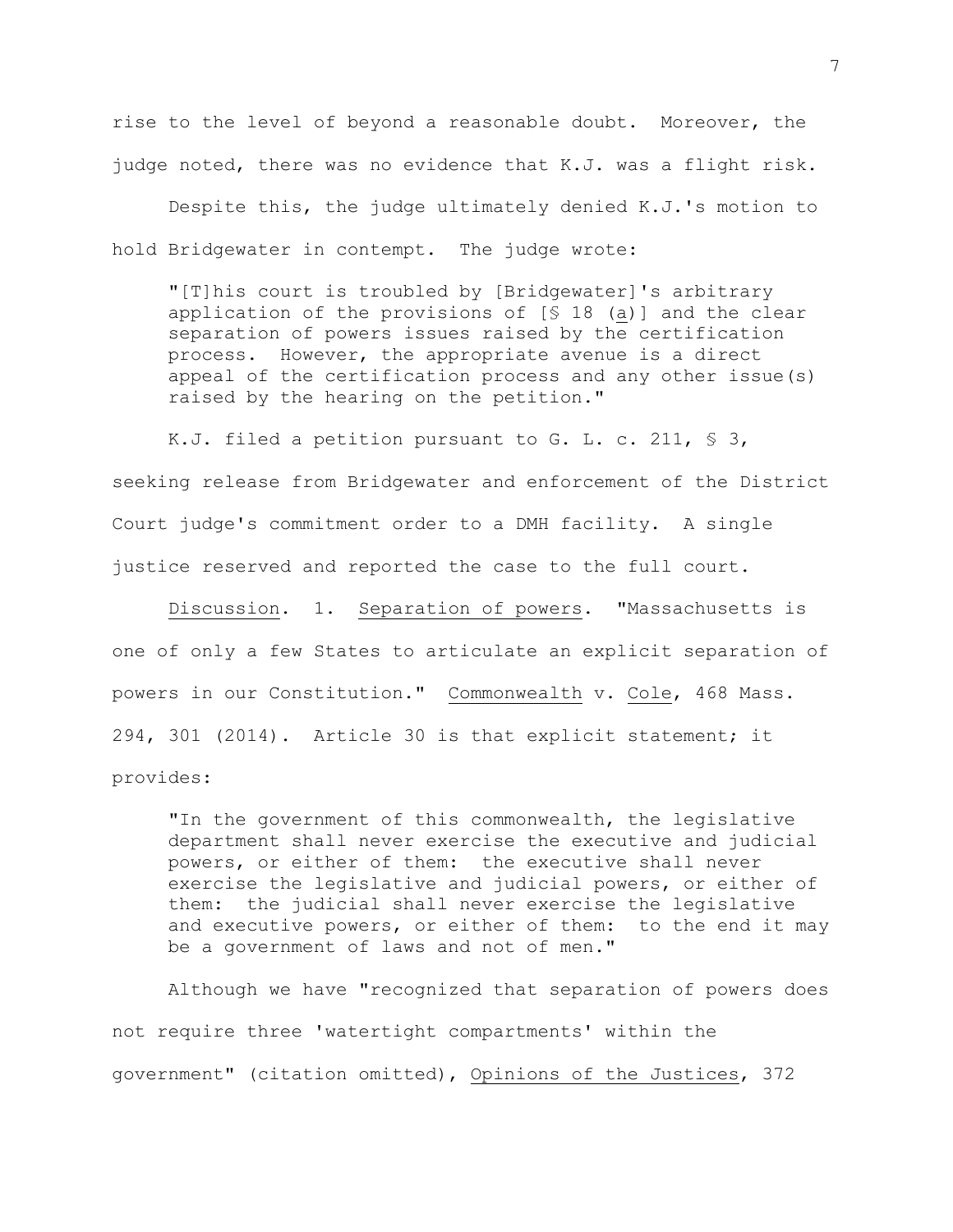Mass. 883, 892 (1977), this recognition does not dissipate the importance of art. 30. The limitations of art. 30 must still be "scrupulously observed." Commonwealth v. Gonsalves, 432 Mass. 613, 619 (2000). Among other ways, the executive and legislative branches violate art. 30 where they "impermissibly interfere with judicial functions when they purport to restrict or abolish a court's inherent powers, or when they purport to reverse, modify, or contravene a court order" (citations omitted). Gray v. Commissioner of Revenue, 422 Mass. 666, 671 (1996).

K.J. alleges that the commissioner's certification causes both types of interferences. Because the judge ordered K.J. to be committed to a DMH facility as the statute instructed him to do, see G. L. c. 123, § 8 (b), and because the commissioner essentially overruled that order by deciding to keep K.J. at Bridgewater anyway, we agree with K.J. that the commissioner's certification allows the executive branch to "reverse, modify, or contravene a court order." Gray, 422 Mass. at 671. Thus, it violates art. 30.<sup>9</sup>

a. Legal principles. As far back as 1861, we have held that an act passed by the Legislature violated art. 30 where it

<sup>&</sup>lt;sup>9</sup> We need not address whether the commissioner's certification also "purport[s] to restrict or abolish a court's inherent powers." See Gray v. Commissioner of Revenue, 422 Mass. 666, 671, (1996)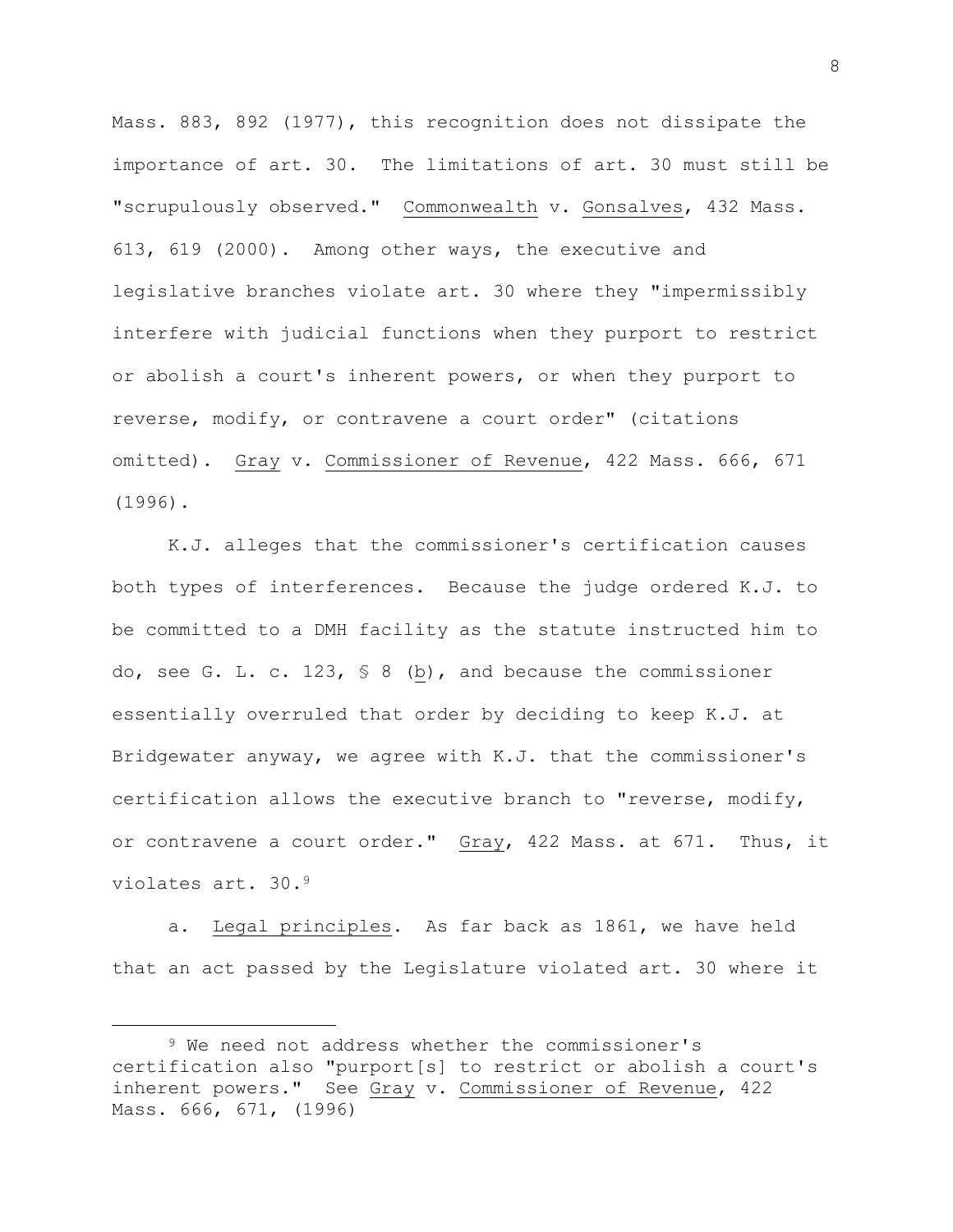effectively annulled a court decree in a case properly before

the court:

"It is the exclusive province of courts of justice to apply established principles to cases within their jurisdiction, and to enforce their decisions by rendering judgments and executing them by suitable process. The legislature have no power to interfere with this jurisdiction in such manner as to change the decision of cases pending before courts, or to impair or set aside their judgments, or take cases out of the settled course of judicial proceeding. . . . A fortiori, an act of the legislature cannot set aside or annul final judgments or decrees. This is the highest exercise of judicial authority. . . . Indeed it is difficult to see how the legislature could more palpably invade the judicial department and effectually usurp its functions, than to pass statutes which should operate to set aside or annul judgments of courts in their nature final, and which would otherwise be conclusive on the rights of parties." (Emphases added.)

Denny v. Mattoon, 2 Allen 361, 378-379 (1861). The same principle has been recognized by Federal law for even longer.<sup>10</sup> See Plaut v. Spendthrift Farm, Inc., 514 U.S. 211, 218 (1995), citing Hayburn's Case, 2 U.S. (2 Dall.) 409 (1792) (Hayburn's Case "stands for the principle that Congress cannot vest review of the decisions of Article III courts in officials of the

<sup>10</sup> "Article 30 is more explicit than the Federal Constitution in calling for the separation of powers, but the underlying rationale is the same: to 'diffus[e] power the better to secure liberty.'" Gray, 422 Mass. at 671 n.5, quoting Youngstown Sheet & Tube Co. v. Sawyer, 343 U.S. 579, 635 (1952) (Jackson, J., concurring). See Immigration & Naturalization Serv. v. Chadha, 462 U.S. 919, 959 (1983) ("With all the obvious flaws of delay, untidiness, and potential for abuse, we have not yet found a better way to preserve freedom than by making the exercise of power subject to the carefully crafted restraints spelled out in the Constitution").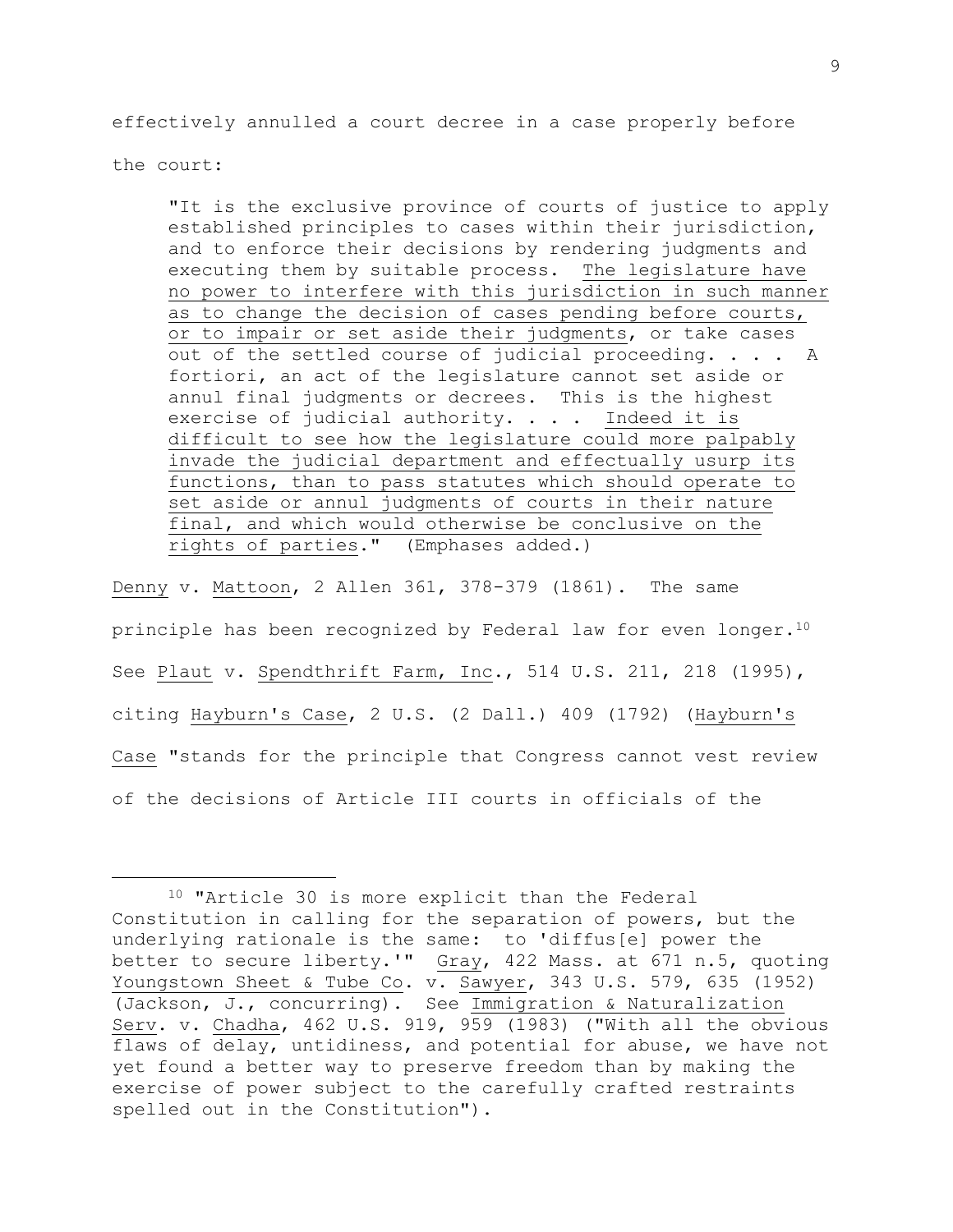Executive Branch"). See also Chicago & S. Air Lines, Inc. v. Waterman S.S. Corp., 333 U.S. 103, 113-114 (1948) ("It has also been the firm and unvarying practice of Constitutional Courts to render no judgments . . . that are subject to later review or alteration by administrative action").

Since deciding Denny, we have made clear that it is a fundamental principle of separation of powers that the executive and legislative branches cannot overrule a court order. See, e.g., Department of Revenue v. Jarvenpaa, 404 Mass. 177, 184 (1989) ("The Legislature may not constitutionally enact a law that, in effect, vacates final judgments  $\ldots$  ."); Spinelli v. Commonwealth, 393 Mass. 240, 241-242 (1984) (statute restoring specific dismissed case to active status violated art. 30 because it nullified court judgment). To do so would amount to usurping the function of the judiciary. See Opinion of the Justices, 234 Mass. 612, 621-622 (1920) ("The judgment of a court must stand as final. It can be reversed, modified or superseded only by judicial process. It is wholly under the control of the judicial department of government").

Although the paradigmatic case of another branch overriding a court order is the Legislature's enactment of a law that retroactively alters a final judgment, see, e.g., Jarvenpaa, 404 Mass. at 184; Spinelli, 393 Mass. at 241-242, our cases have contemplated analogous ways in which art. 30 could be violated.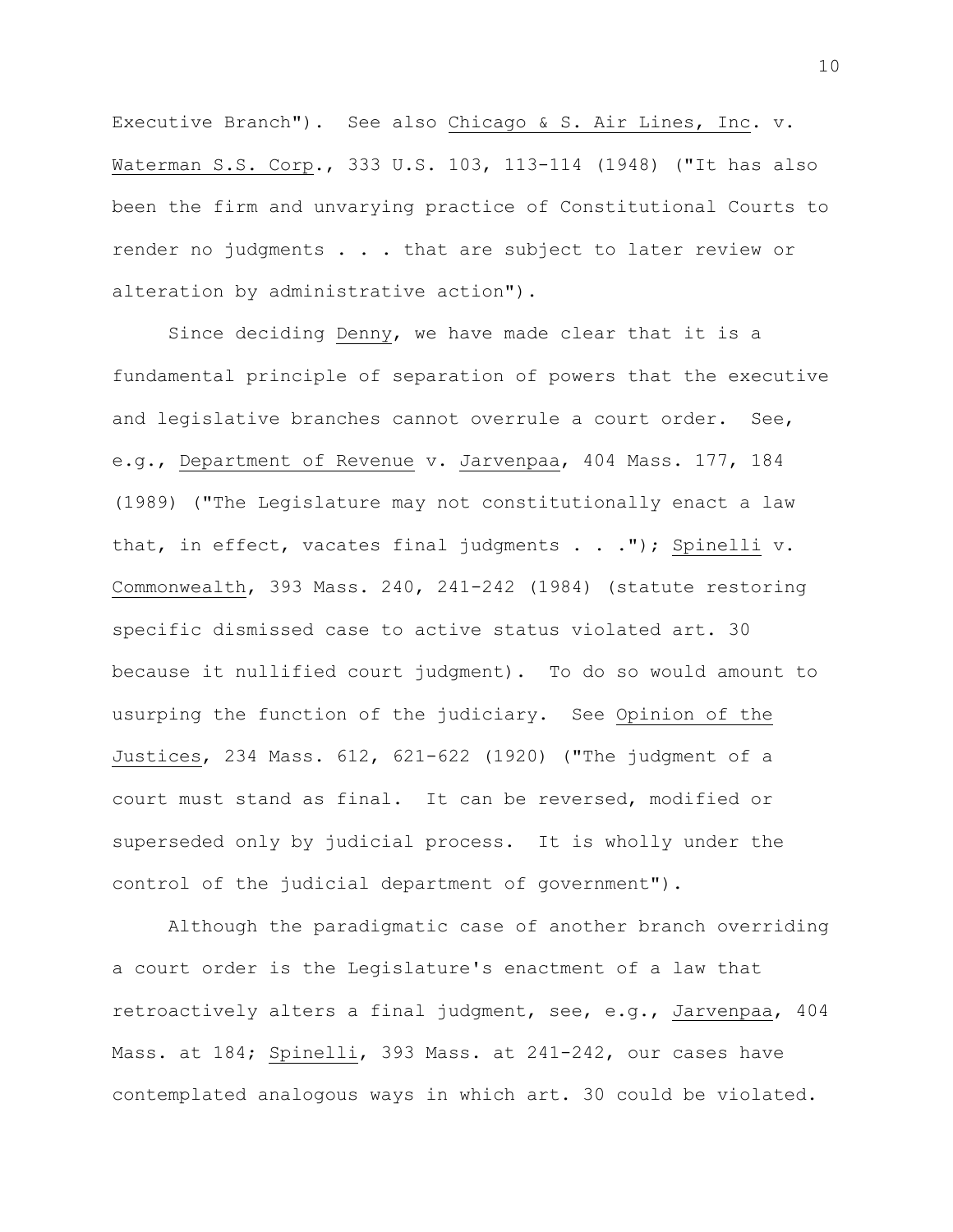For example, in Gray, 422 Mass. at 674, we concluded that the Department of Revenue's (department's) seizure of funds from the plaintiff to satisfy child support arrearages did not unconstitutionally modify a judicial order mandating that the plaintiff satisfy the same arrearages. This was because a statute in effect at the time, G. L. c. 119A, § 6, empowered the department to enforce the judge's order through such a seizure. Id. Thus, that possibility was incorporated into the judge's order. In reaching this holding, however, we stressed its limits. Had the judge also "order[ed] the department to refrain from collection activities," then the statute's effect would have been negated and the department's subsequent actions would have subjected it to contempt charges. Id. at 675 n.13. In other words, art. 30 does not allow the Legislature preemptively to empower executive officials to overturn court orders that otherwise forbid a desired course of action.

This proposition follows from the fact that our focus in separation of powers cases is on "the essence of what cannot be tolerated under art. 30": "interference by one department with the functions of another." Gray, 422 Mass. at 671, quoting Chief Admin. Justice of the Trial Court v. Labor Relations Comm'n, 404 Mass. 53, 56 (1989). Determining interference is nuanced. The flexibility inherent in art. 30 allows the legislative and executive branches to take actions consistent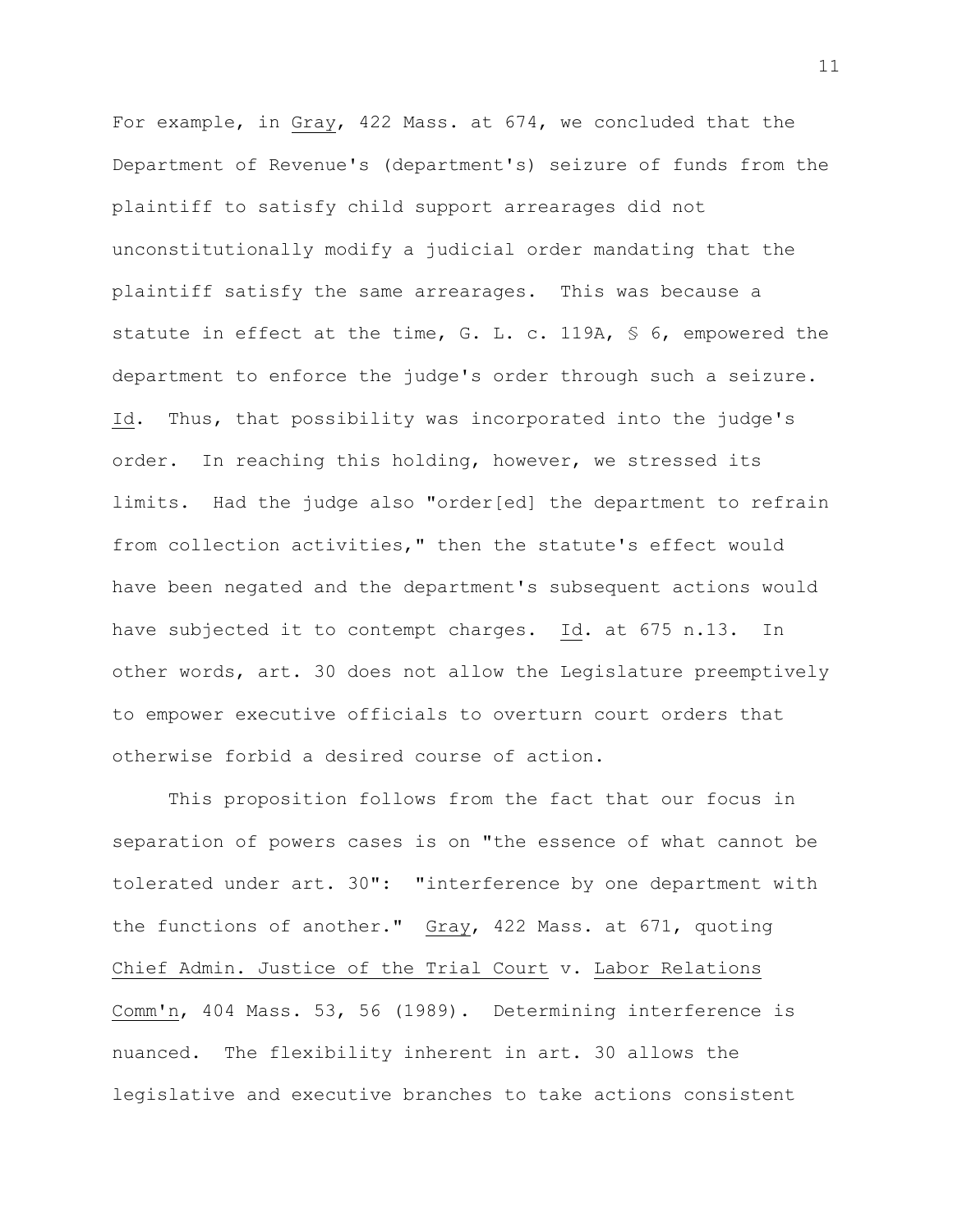with a court order or that affect only an ancillary detail. See, e.g., Doe, Sex Offender Registry Bd. No. 10800 v. Sex Offender Registry Bd., 459 Mass. 603, 622 (2011) (Doe No. 10800) (statute that increased probation supervision fee did not violate art. 30 because court's judgment was imposition of lifetime probation, and specific amount of fee was "ancillary" to this); Ierardi, petitioner, 366 Mass. 640, 650 (1975) (no art. 30 violation because executive branch's extradition of sentenced prisoner "serves only to postpone" execution of court order and did not "nullify or set [it] aside"). This flexibility reaches its breaking point, however, when such actions "'supersede' a judgment of a court by [an executive official's] direct declaration to that effect." Opinion of the Justices, 234 Mass. at 622. In short, although the legislative and executive branches may modify ancillary details of a court order, they may not reverse it.

b. Section 18 (a). General Laws c. 123, § 18 (a), prescribes procedures for civil commitments of pretrial detainees and prisoners. Because declaring a statute to be unconstitutional is among "the gravest and most delicate" of our duties, Blodgett v. Holden, 275 U.S. 142, 148 (1927), we closely detail the framework that governs these subsequent commitment decisions. Given that the proceeding at issue in this case was one that considered whether to recommit K.J. on account of his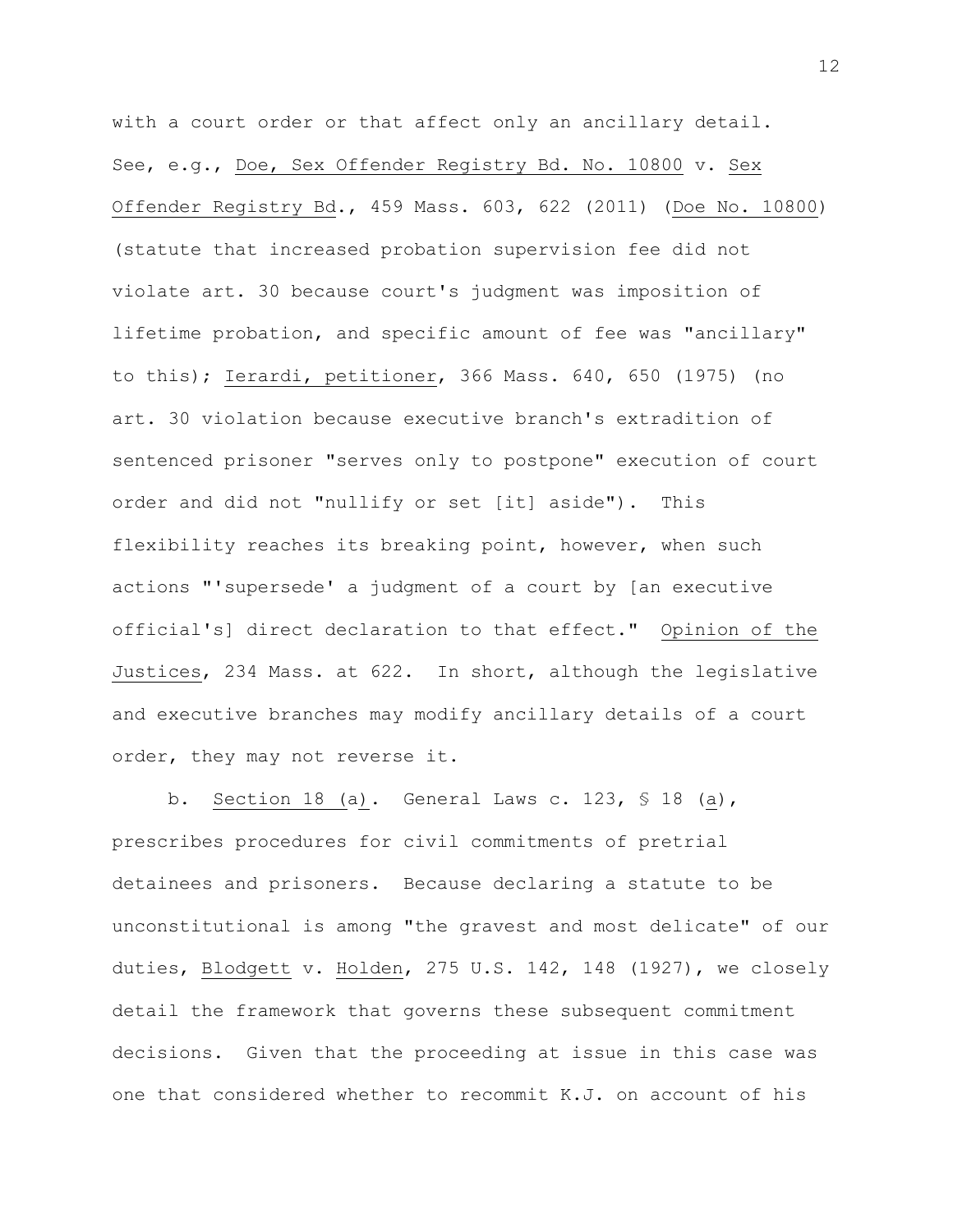mental illness rather than whether initially to commit him, we focus on the provisions of  $\S$  18 (a) that guide a judge's determination of whether to recommit and, crucially, where.

Under § 18 (a), a person may be initially committed for examination and observation for up to thirty days. After that, the first longer-term commitment order is valid for six months. See G. L. c. 123, § 18 (a) ("An initial court order of commitment issued subject to the provisions of this section shall be valid for a six-month period . . . "). Subsequent commitments thereafter are valid for one year. See id. ("all subsequent commitments . . . shall be valid for one year"). Section 18 (a) expressly provides that at these subsequent commitment hearings, the judge must apply the standards contained in §§ 7 and 8. See G. L. c. 123, § 18 (a) ("all subsequent commitments . . . shall take place under the provisions of [§§ 7 and 8]").

Turning to §§ 7 and 8, a judge must make a series of separate findings. First, the judge must determine whether "(1) such person is mentally ill, and (2) the discharge of such person from a facility would create a likelihood of serious harm." G. L. c. 123, § 8 (a). For convenience, we will call these the commitment findings. If the judge finds both that the detainee or prisoner is mentally ill and that discharge would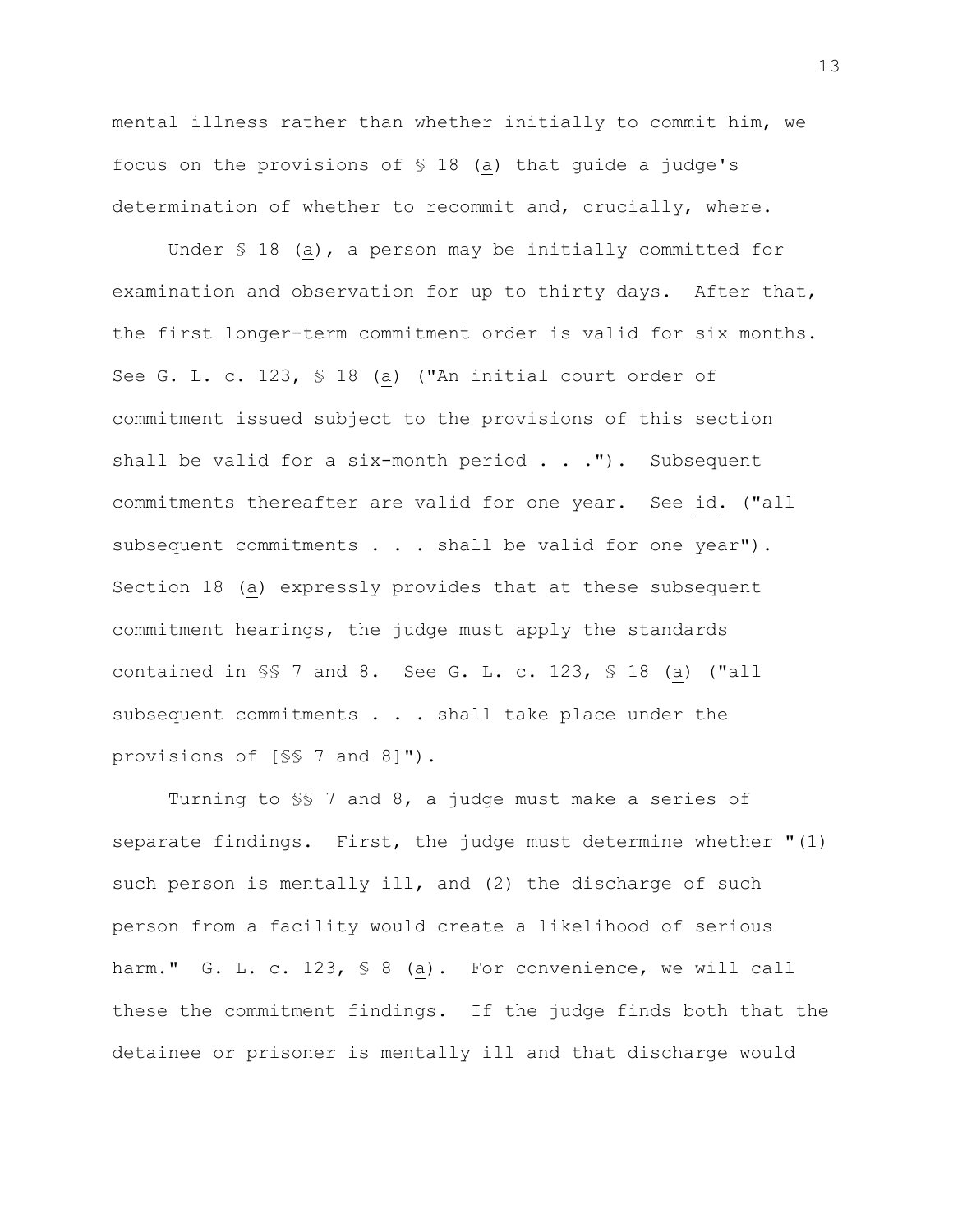pose a likelihood of serious harm, then the judge shall order subsequent commitment. See id.

Once the judge has made the commitment findings, the judge must again consult  $\S$  8 -- this time,  $\S$  8 (b) -- to determine where the subsequent commitment will take place. We call this determination the placement findings. In making the placement findings, the judge must consider whether the person is not a proper subject of commitment to a DMH facility and whether "the failure to retain such person in strict custody would create a likelihood of serious harm" (emphasis added). G. L. c. 123, § 8 (b). If the judge affirmatively finds both elements, then the judge orders that the person be recommitted to Bridgewater. See id. But if the evidence does not support making these placement findings, then the judge must order the person to be committed to a DMH facility. The language is emphatic: upon making certain findings, "the court shall order the commitment of the person" to a DMH facility. Id. (emphasis added). A judge cannot stop at the crossroads and decline to issue an order concerning placement. To do so would be an abdication of the judge's own statutorily imposed duty.

In sum, when assessing a petition for a subsequent commitment under § 18 (a), a judge must do the following:

> • Determine whether subsequent commitment is warranted under § 8 (a).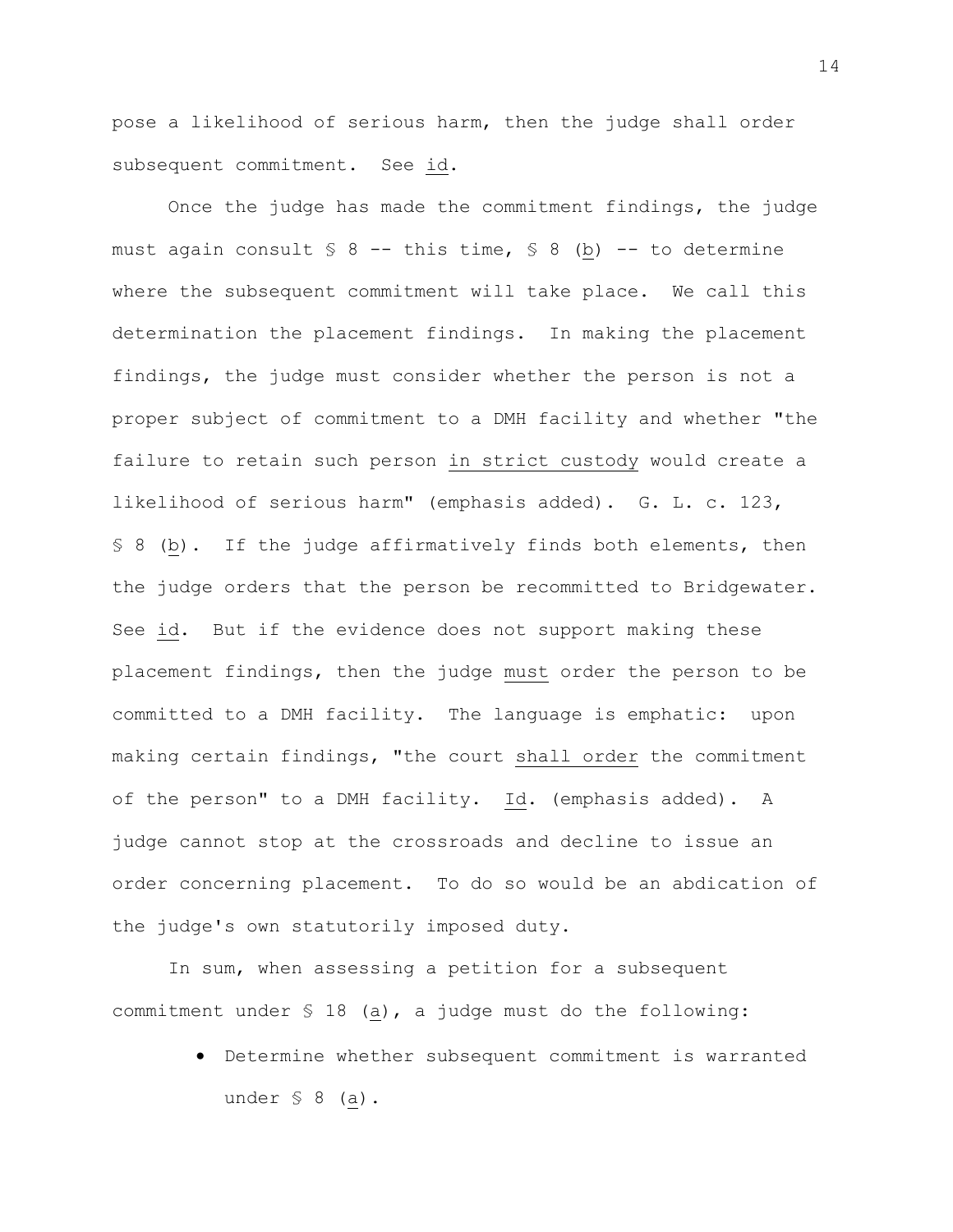- If it is, the judge must then determine whether commitment to Bridgewater is warranted pursuant to § 8 (b).
- If commitment to Bridgewater is not warranted, then the judge must follow the final sentence of  $\S$  8 (b) and order the person to be recommitted to a DMH facility.

Finally, § 18 (a) contains the provision that gave rise to this case: the commissioner's certification. Once the judge has issued his or her order concerning placement, the commissioner's certification provision allows the commissioner, notwithstanding the judge's lack of finding that commitment to Bridgewater is necessary and the judge's affirmative determination and order that the person is to be placed at a DMH facility, to "certif[y] to the court that confinement of the [pretrial detainee or] prisoner at [Bridgewater] is necessary to insure his continued retention in custody." G. L. c. 123, § 18 (a). If the commissioner does so certify, she may then retain the person at Bridgewater. In other words, even when the judge has issued an order that recommitment must take place at a DMH facility, § 18 (a) allows the commissioner to send the person to -- or, as in this case, keep the person at -- Bridgewater instead.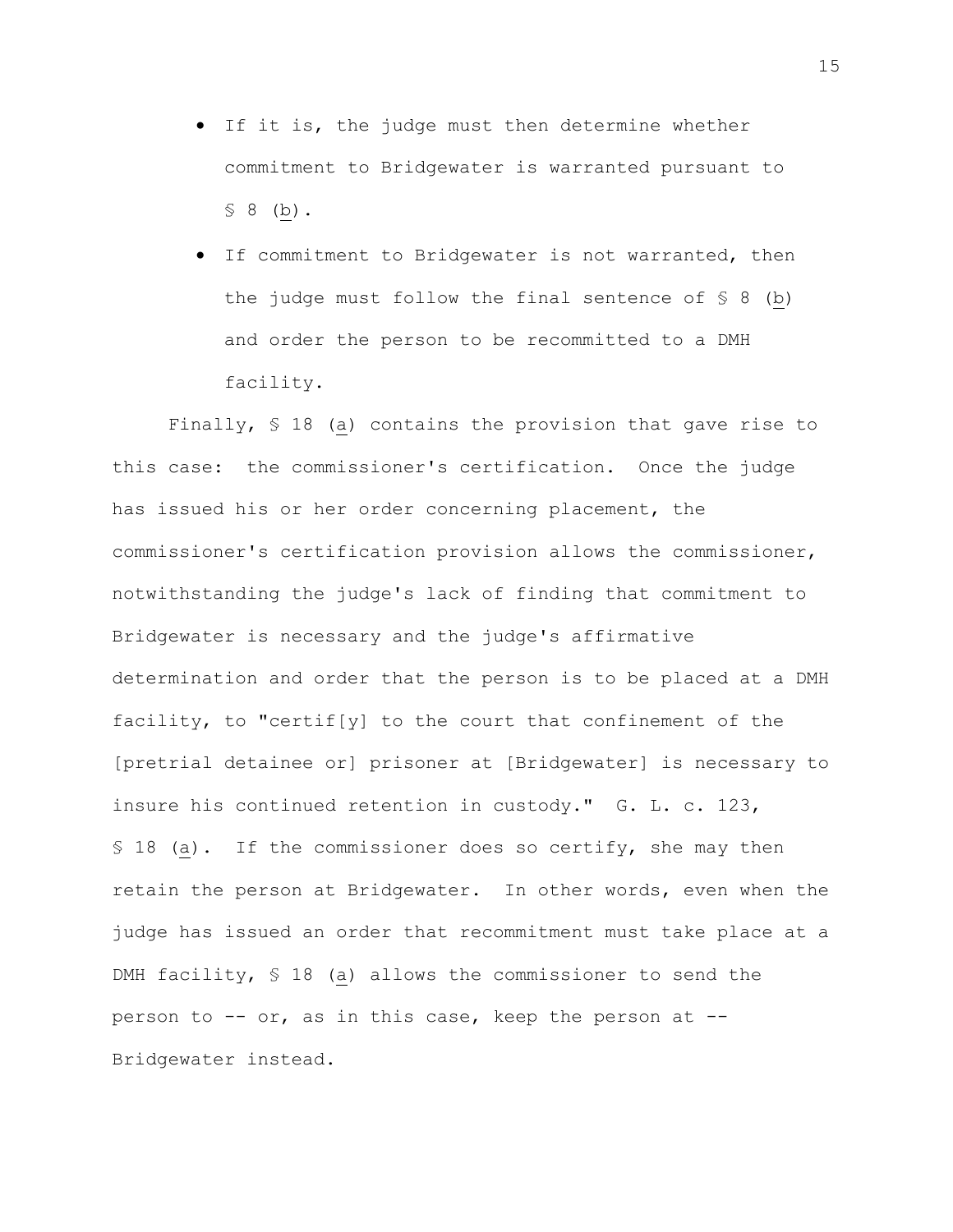c. Application. Section 18 (a) violates art. 30 because it allows the executive branch to reverse a court order. By explicitly referencing and directing the judge to follow § 8 (b) in any recommitment proceeding, § 18 (a) empowers a judge to order that a person be recommitted to a DMH facility. This is what the judge did here: after determining that the strict custody of Bridgewater was unnecessary, the judge ordered the commissioner to transfer K.J. from there to a DMH facility. Despite this determination and court order, § 18 (a) also empowers the executive branch to send the same person to Bridgewater. This, too, happened here, as the commissioner utilized the commissioner's certification to retain K.J. at Bridgewater. Therein lies the art. 30 problem.

To highlight how § 18 (a) violates art. 30, consider a hypothetical framework that likely would not pose any separation of powers problems. Under this approach, the commissioner's certification would be a document that the commissioner would be entitled to submit to the court, advising that in the commissioner's opinion, the person should be placed at Bridgewater because the person presented a flight risk. The commissioner could set out reasons in the document for this opinion and put in evidence on this issue in any hearing. The judge could then consider the commissioner's filing when determining whether strict custody was required. This kind of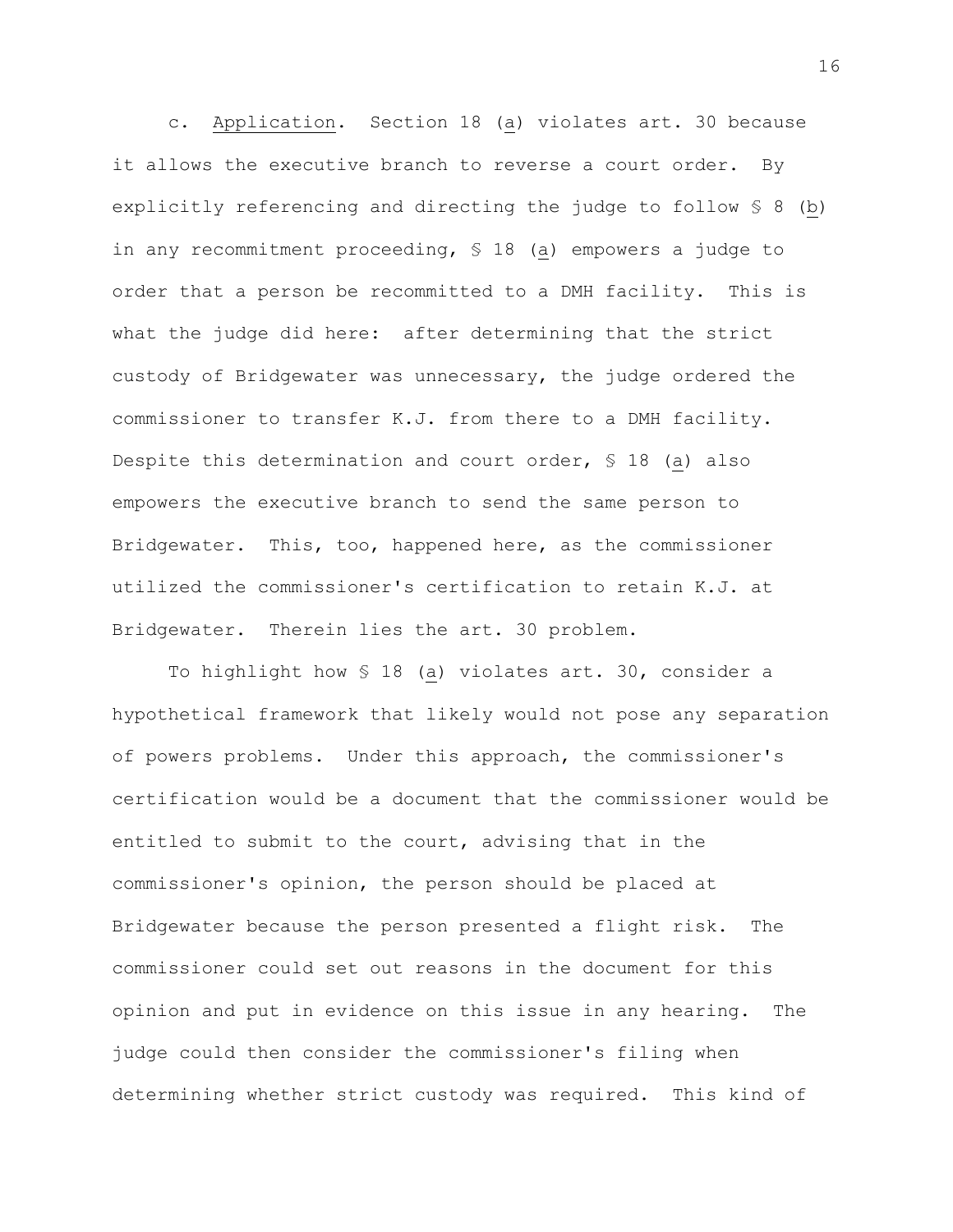provision would both allow input from the commissioner and respect art. 30, as the commissioner would have no authority to ignore the court's order regarding placement.

Section 18 (a), on the other hand, gives two branches the authority to send the same person to two different places, with the executive branch possessing a final veto over the judiciary. This statutory authority does more than allow the commissioner to alter an ancillary detail of the order. Compare Doe No. 10800, 459 Mass. at 622; Ierardi, petitioner, 366 Mass. at 650. The judge's decision to send a person to Bridgewater is one based on statutorily defined and requisite findings and is governed by a judicially required quantum of  $proof.<sup>11</sup>$  See G. L. c. 123, § 8 (b); Superintendent of Worcester State Hosp. v. Hagberg, 374 Mass. 271, 272 (1978) (proof beyond reasonable doubt required for §§ 7 and 8 commitments). Yet the statute essentially treats the court order as an advisory opinion. The executive branch may follow the court order if it deems doing so

<sup>11</sup> Additionally, we disagree with the dissent's contention that the commissioner and the judge are making wholly different findings. If a prisoner poses a likelihood of serious harm to himself or others if not committed to DMH or Bridgewater, and is likely to attempt to escape, flight risk is a legitimate consideration for a judge when deciding whether to commit the prisoner to a DMH facility or Bridgewater. As explained by the parties, DMH facilities and Bridgewater provide different levels of security. Although flight risk is certainly not the only reason that strict custody may be necessary to avoid a likelihood of serious harm, it is a factor that a judge may and presumably often does consider.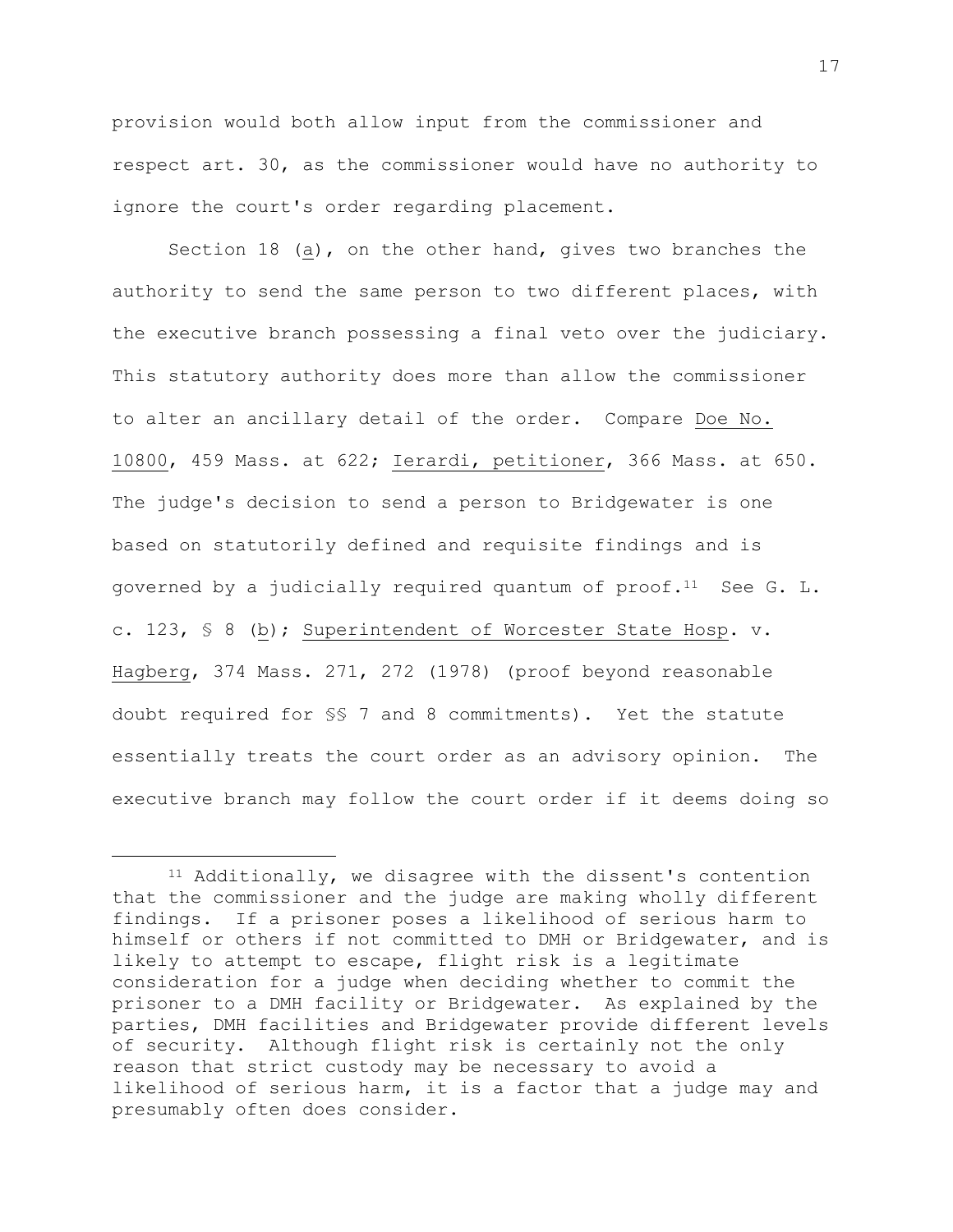to be appropriate, and disregard the order if it does not. Stripped to its basics, the statute mandates that the judge specifically order X, and then the same statute allows the commissioner to do not-X instead.<sup>12</sup> This is precisely what art. 30 forbids.

In reaching the opposite conclusion, the dissent relies on Sheehan, petitioner, 254 Mass. 342, 344-346 (1926). That case is inapposite. Sheehan dealt with the execution of criminal sentences, which we have repeatedly said is a core function of the executive branch. See Committee for Pub. Counsel Servs. v. Chief Justice of the Trial Court (No. 1), 484 Mass. 431, 451, S.C., 484 Mass. 1029 (2020) (execution of criminal sentences is executive function); Cole, 468 Mass. at 302 ("Once a sentence is imposed, the executive branch holds the power and responsibility of executing it"); Sheriff of Middlesex County v. Commissioner of Correction, 383 Mass. 631, 636 (1981) ("Statutory directions concerning the place where a particular criminal defendant is to serve his sentence involve no legislative encroachment on the court's constitutional authority"); Sheehan, petitioner, supra

 $12$  To harken back to a previous example, it would be as if the judge in Gray had ordered the department to cease its collection activities and the department, pointing to G. L. c. 119A, § 6, nevertheless continued with them. See Gray, 422 Mass. at 675 n.13.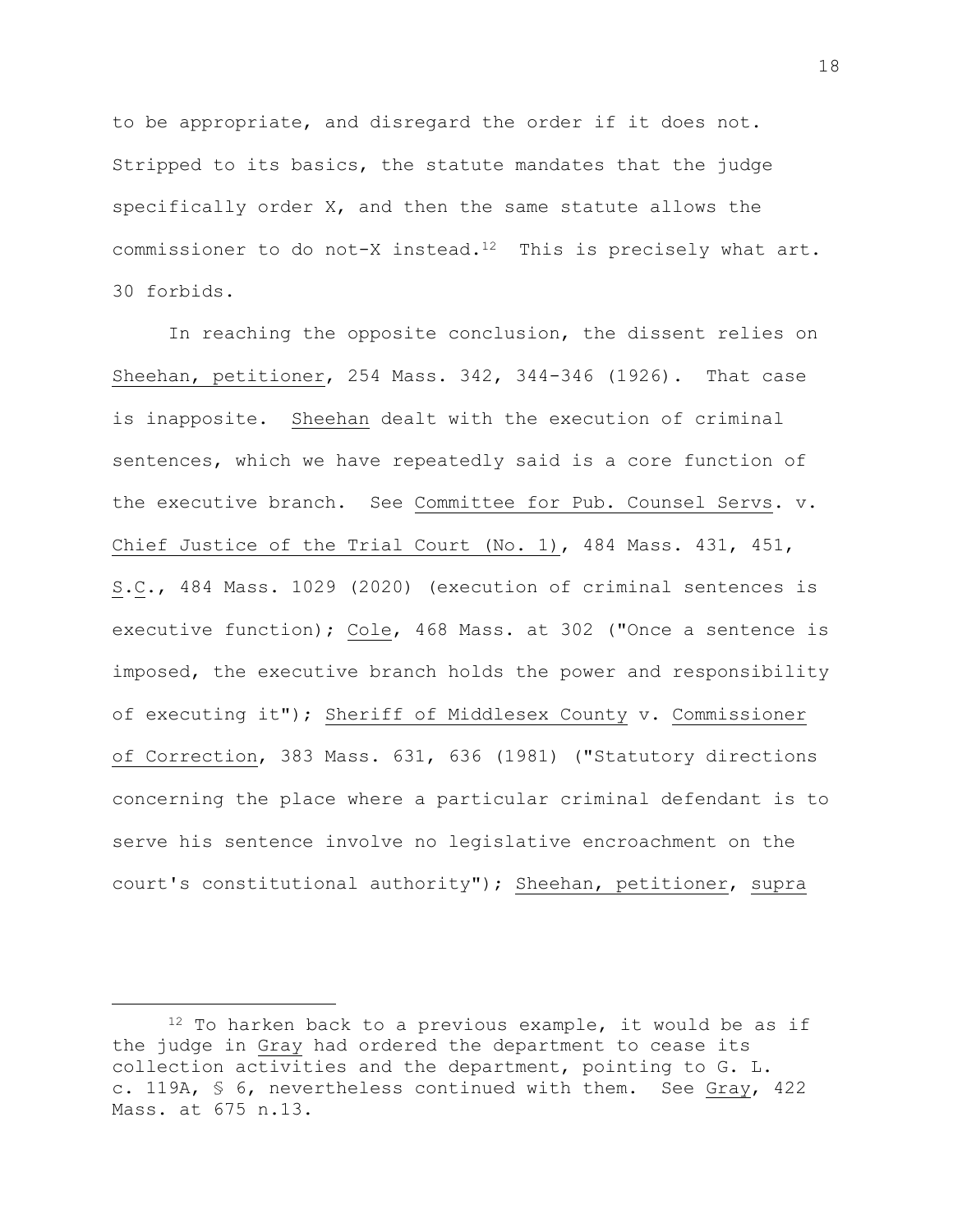at 345 ("The execution of sentences according to standing laws is an attribute of the executive department of government").

Civil commitments are different. Unlike criminal sentences, where, as soon as the sentence is handed down, the power to execute the sentence is within the executive branch, both G. L. c. 123 in general, and subsequent commitments under § 18 (a) in particular, require the judiciary to make findings and issue an order concerning placement. This is in line with the purpose of c. 123, which was enacted in part to expand access to courts for those subject to civil commitments. See Nassar, 380 Mass. at 912 n.5 (noting that Legislature completely rewrote c. 123 in 1970, and that prior law was thought to be "confusing, inconsistent and inadequate, and the civil rights of the mentally ill [were] not properly protected" [citation omitted]). Moreover, requiring a judge to determine whether the strict security of Bridgewater is required is in line with one of the core concerns of c. 123: ensuring that commitments take place in the least restrictive environment. See id. at 917-918 (detailing how c. 123 imposes least restrictive alternative requirement).

Once the Legislature has properly directed the judiciary to issue an order, that order must be respected by the coequal branches. Cf. Gray, 422 Mass. at 675 n.13 (ignoring explicit court order may subject executive official to contempt charge).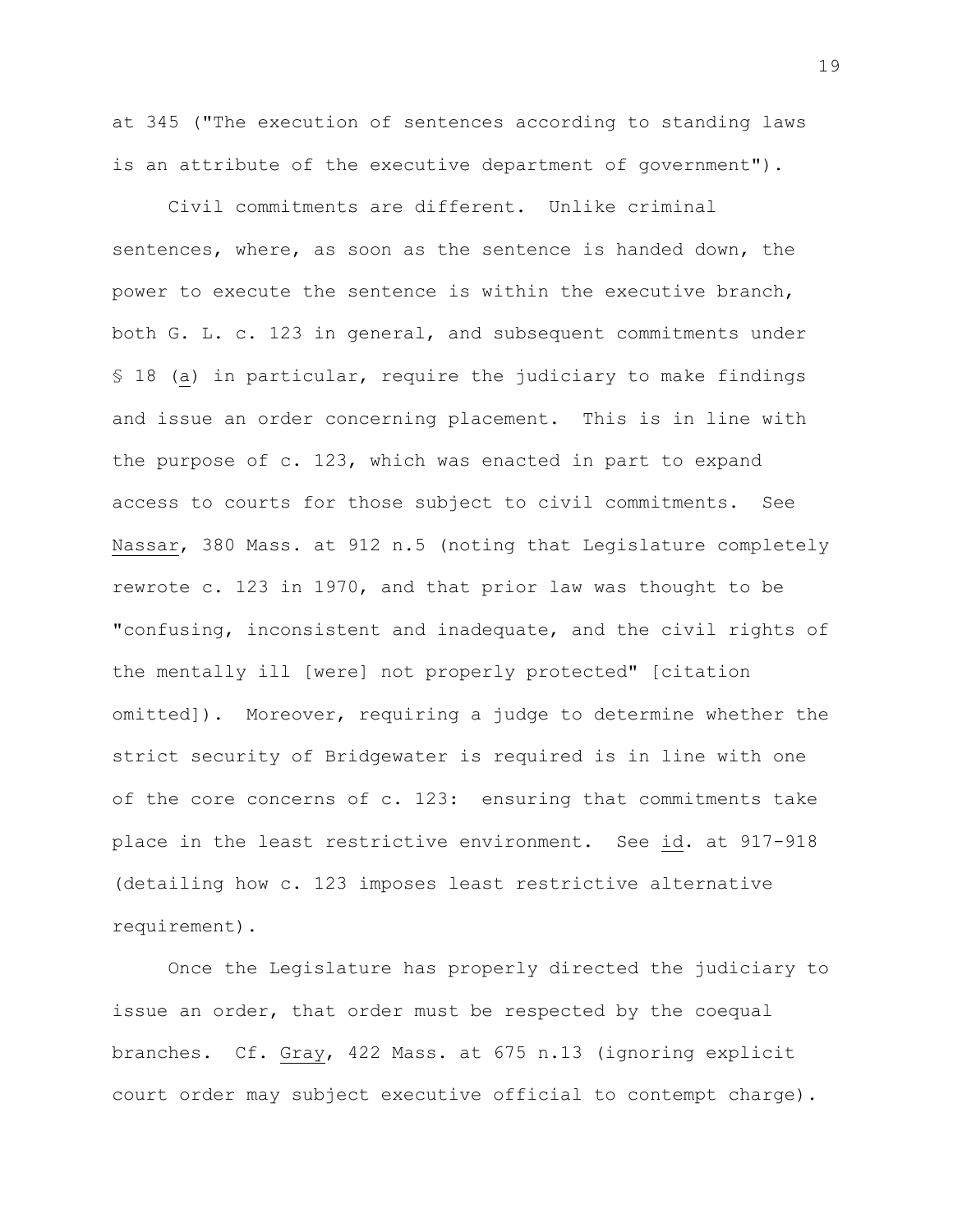In such cases, there is no room in art. 30 for a provision that allows executive officials to undo what the court has ordered to be done. Consequently, the commissioner's certification provision of § 18 (a) violates art. 30.<sup>13</sup>

<sup>13</sup> The dissent's proposed solution that the plaintiff seek redress either by means of a civil action in the nature of certiorari pursuant to G. L. c. 249, § 4, or under G. L. c. 123, § 9 (b), does not resolve the art. 30 violation.

Section 9 (b) does not adequately protect a civil committee's rights because on a § 9 (b) petition, the committee bears a much higher burden than at the original § 18 (a) proceeding. See Andrews, petitioner, 449 Mass. 587, 595 (2007) ("an applicant under § 9 [b] bears the burden of proving by a fair preponderance of the evidence that his situation has significantly changed since last his confinement was reviewed judicially, whether on the basis of new factual developments or new evidence, so as to justify his discharge or transfer"). Practice guides reflect this point. See Committee for Public Counsel Services, Mental Health Proceedings in Massachusetts § 6.13.2 (Mass. Cont. Legal Educ. 7th ed. 2020), https://www .publiccounsel.net/mh/wp-content/uploads/sites/3/Chapter-06- CE\_LE-Final-DRAFT-March-2020.pdf [https://perma.cc/TPV7-PPA2] ("While a client may file [a § 9 (b)] petition at any time, counsel should advise that the Superior Court is likely to dismiss the petition if filed too soon after the court hearing"). At the original § 18 (a) proceeding, in contrast, the superintendent bears a burden of proof beyond a reasonable doubt.

Neither is certiorari review under G. L. c. 249, § 4, appropriate. "To obtain certiorari review of an administrative decision, the following three elements must be present: (1) a judicial or quasi judicial proceeding, (2) from which there is no other reasonably adequate remedy, and (3) a substantial injury or injustice arising from the proceeding under review." Frawley v. Police Comm'r of Cambridge, 473 Mass. 716, 726 (2016). The commissioner's certification is a unilateral move absent any hearing, written findings, or record of any kind. It is not "judicial or quasi judicial" in nature and, even if it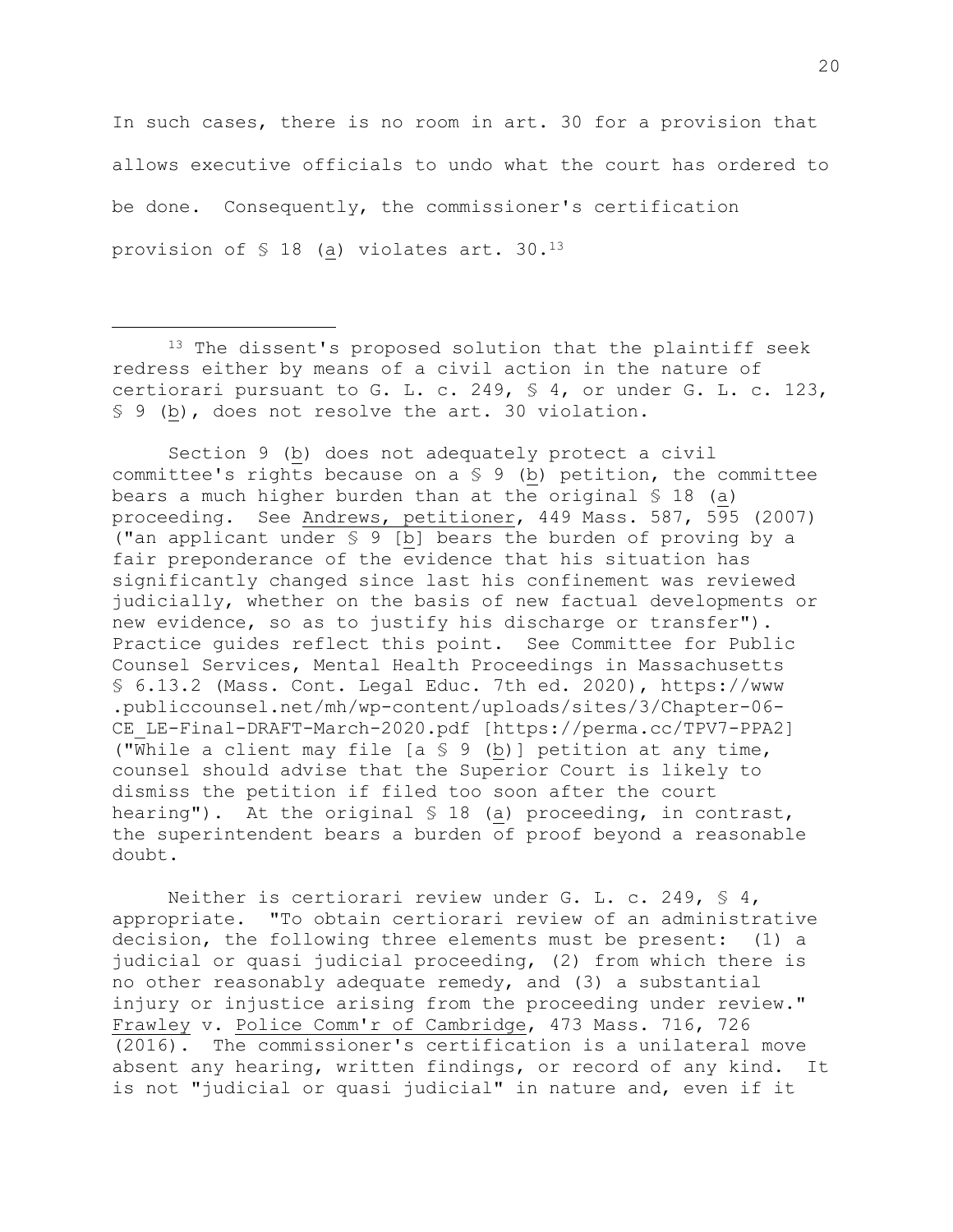2. Severability. "When part of a statute is held unconstitutional, 'as far as possible, [we] will hold the remainder to be constitutional and valid, if the parts are capable of separation and are not so entwined that the Legislature could not have intended that the part otherwise valid should take effect without the invalid part.'" Cole, 468 Mass. at 308, quoting Peterson v. Commissioner of Revenue, 444 Mass. 128, 137–138 (2005). Severability entails a two-step examination in which we determine, first, whether the invalid portion of the statute is "capable of separation" and, second, whether "upholding the statute as severed would frustrate the legislative purpose." Chambers v. RDI Logistics, Inc., 476 Mass. 95, 104 (2016). We conclude that the commissioner's certification provision is severable from the remainder of § 18 (a).

was, there would be no record for a judge to review to determine whether error had occurred.

To take a step back, the procedural mechanics are less important. Assuming that proper judicial review of the commissioner's certification was available, it would only help satisfy procedural due process problems presented by the provision. No amount of review, however, can save the commissioner's certification from violating art. 30. The commissioner's certification still runs contrary to the principle that judicial decisions cannot be "subject to later review or alteration by administrative action." Chicago & Southern Air Lines, Inc. v. Waterman S.S. Corp., 333 U.S. 103, 114 (1948). See also Opinion of the Justices, 234 Mass. 612, 621-622 (1920) (court orders are "wholly under the control of the judicial department of government").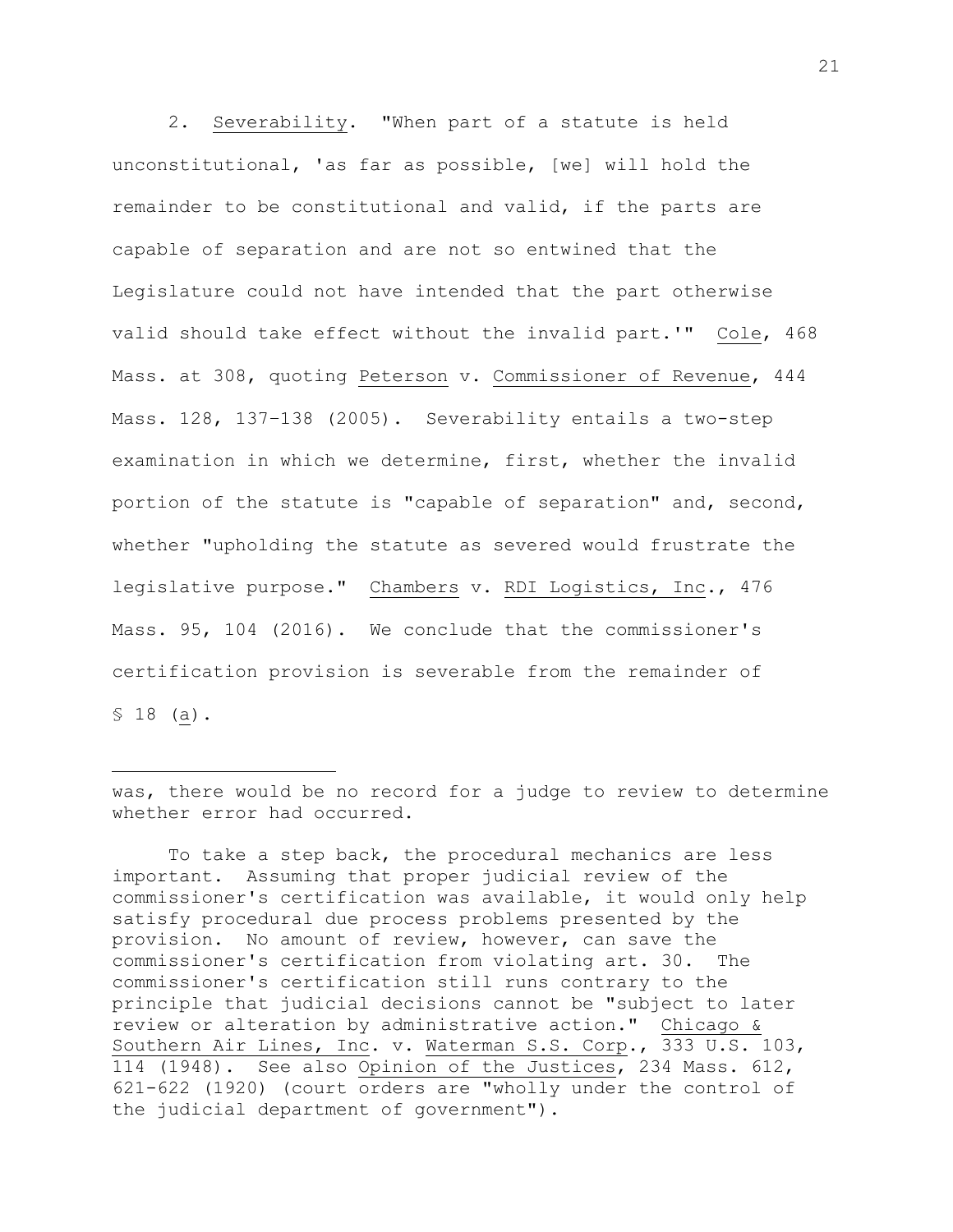First, "[a] statute is capable of separation where, as here, the severed provision 'is not so connected with and dependent upon other clauses of the act as to constitute an essential factor of the whole'" (citation omitted). Chambers, 476 Mass. at 104. The commissioner's certification provision operates independently from the judicial determination. Indeed, the problem with the certification is that it provides the commission an independent override of the judicial determination. Thus, the provision is capable of separation.

Second, we must determine "whether upholding the statute as severed would frustrate the legislative purpose of the . . . statute." Chambers, 476 Mass. at 104. As to all statutes in the Commonwealth, the Legislature has announced its own preference in favor of severability: "The provisions of any statute shall be deemed severable, and if any part of any statute shall be adjudged unconstitutional or invalid, such judgment shall not affect other valid parts thereof." G. L. c. 4, § 6, Eleventh. Further, as detailed supra, c. 123 was enacted to protect the rights of the mentally ill, replacing the prior law that had only "vague and loosely drawn standards of commitability." F.N. Flaschner, The New Massachusetts Mental Health Code -- A "Magna Carta" or a Magna Maze, 56 Mass. L.Q. 49, 50 (1971). It would not frustrate the legislative purpose to retain the provisions of § 18 (a) that allow for a judicial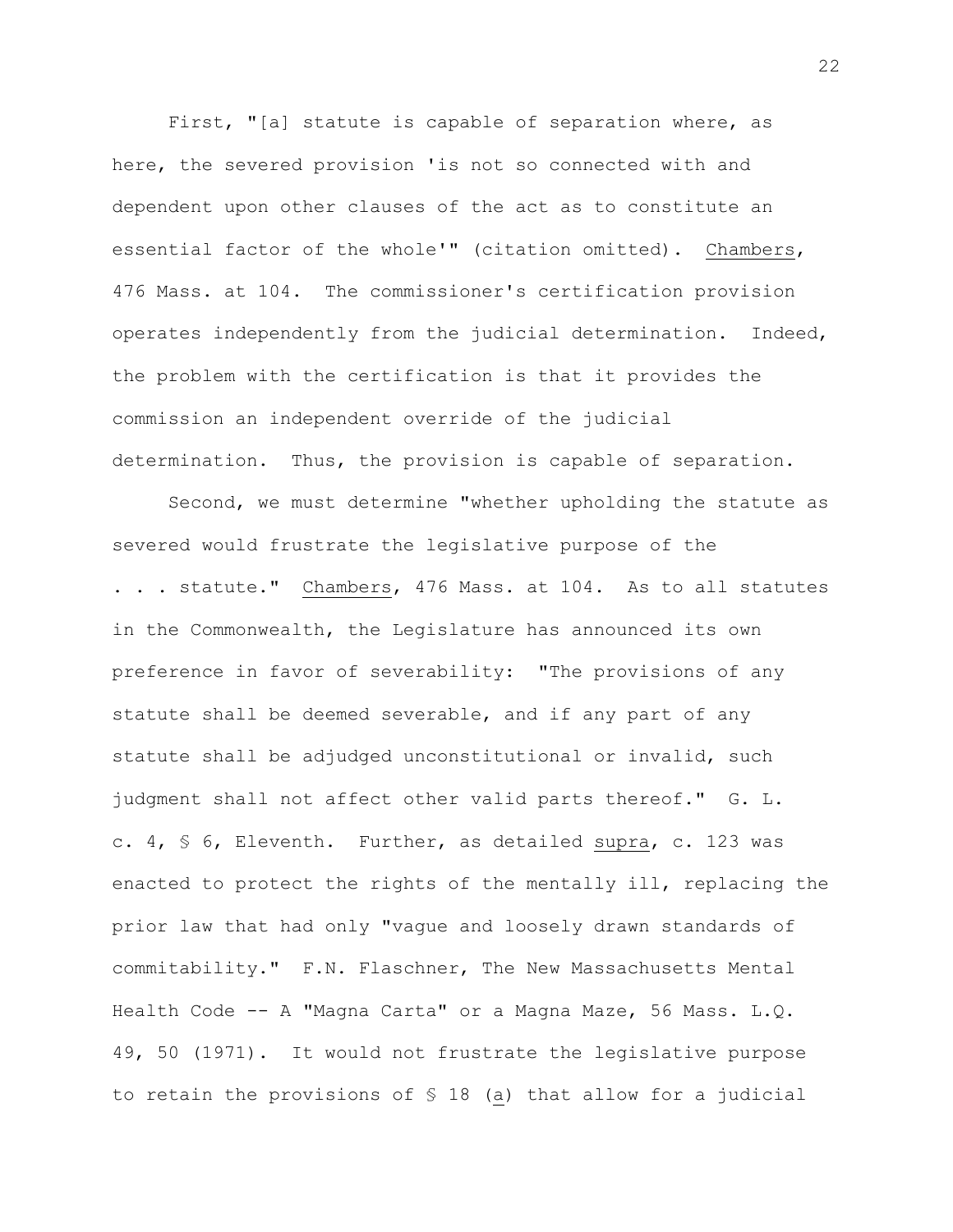order of whether a person should be committed to Bridgewater, but to sever the portion that provides that the executive branch may override that decision absent any standards or procedural protections.

Severing the commissioner's certification provision and retaining the remainder of § 18 (a) would also not frustrate the executive branch's statutory responsibility to retain control of detainees and sentenced prisoners. See G. L. c. 124, § 1 (b) (noting commissioner is responsible for, among other things, maintaining security and preventing escapes). See also G. L. c. 125, § 12 ("All persons sentenced to any of the correctional institutions of the commonwealth shall be held in accordance with the sentences or orders of the courts and the rules and regulations of the commissioner"). The parties represent that all inpatient units at DMH facilities are locked, and current DMH policy states that such patients may not have unsupervised privileges outside of locked areas. Finally, should safety concerns nonetheless occur, the statute contains a stop-gap provision allowing for patients to be temporarily transferred from DMH facilities to Bridgewater due to those concerns pending a judicial hearing. G. L. c. 123, § 13.

Conclusion. The commissioner's certification provision of G. L. c. 123, § 18 (a), violates art. 30. The remainder of § 18 (a) is capable of separation, and thus remains intact. The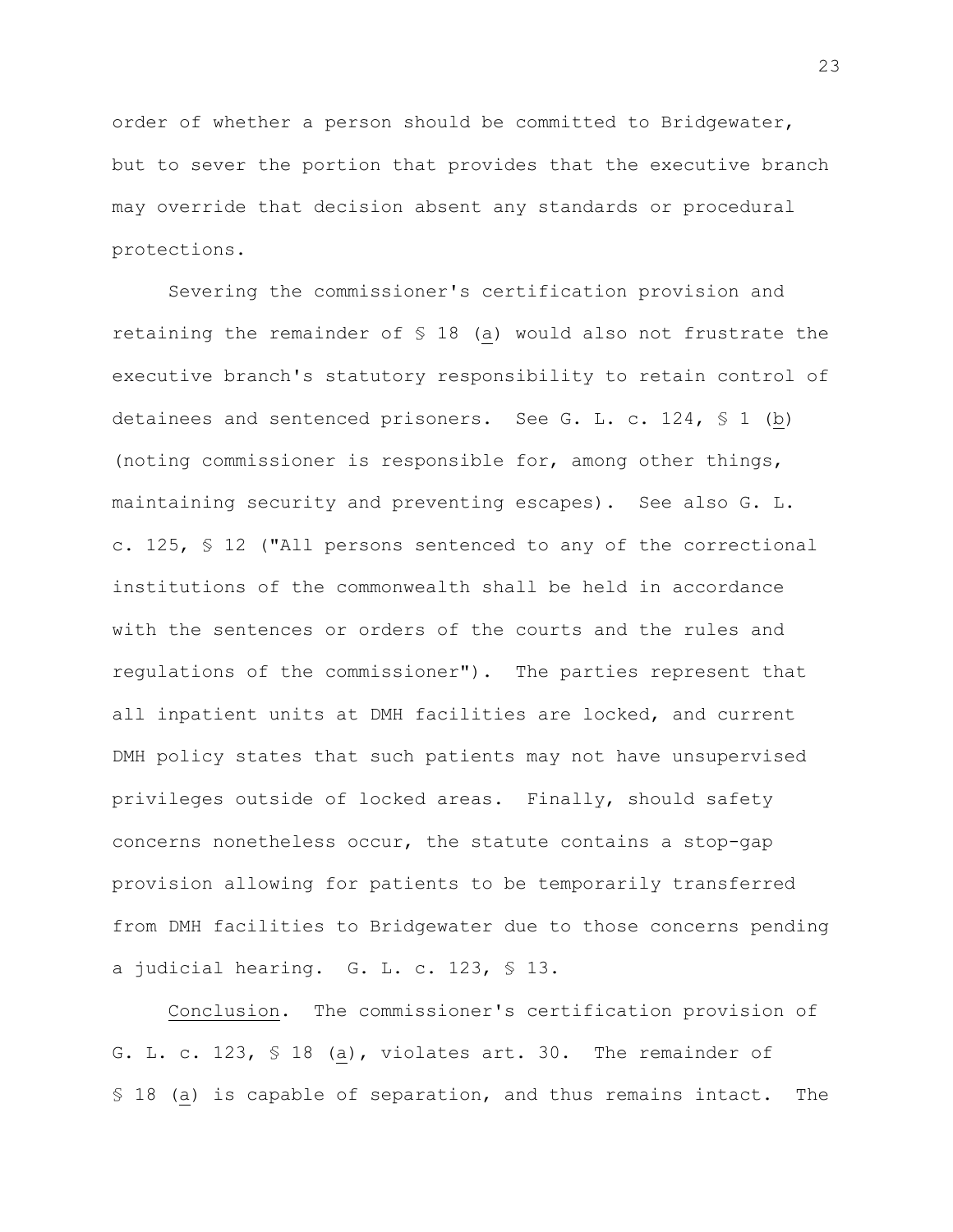matter is remanded to the county court for entry of a judgment allowing the defendant's petition pursuant to G. L. c. 211, § 3, and ordering that K.J. be released immediately from Bridgewater and transferred to a DMH facility, pursuant to the District Court judge's § 18 (a) order.

## So ordered.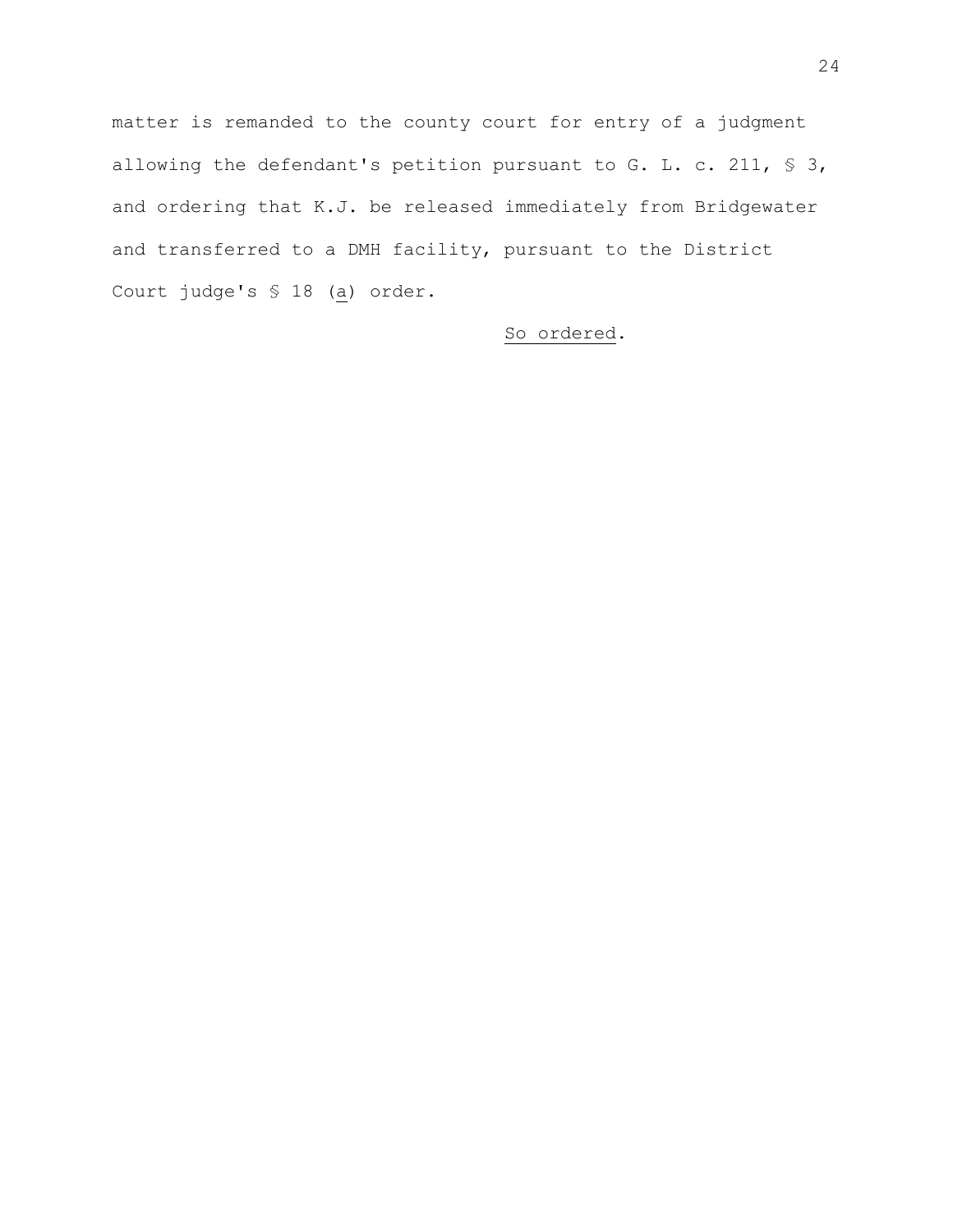GAZIANO, J. (dissenting, with whom Wendlandt, J., joins). The court today concludes that the "commissioner's certification" provision in G. L. c. 123, § 18 (a), the statute that allows for the involuntary hospitalization of mentally ill prisoners, is constitutionally unsound. Until now, this provision has allowed the Commissioner of Correction (commissioner) to decide that a prisoner who has been committed to a Department of Mental Health (DMH) facility by a judge instead should be held at the more secure setting of Bridgewater State Hospital (Bridgewater) in order to ensure the prisoner's "retention in custody." The court now holds that this arrangement, adopted by the Legislature more than fifty years ago as part of a comprehensive reform of the Commonwealth's mental health system, see Foss v. Commonwealth, 437 Mass. 584, 587-589 (2002), violates the principle of separation of powers in art. 30 of the Massachusetts Declaration of Rights.

I of course share the court's concern that the limitations of art. 30, "though sometimes difficult of application, must be scrupulously observed." Opinion of the Justices, 302 Mass. 605, 622 (1939). But in its zealous defense of the prerogatives of our own branch, the court disregards the well-established rule that "[t]he constitutionality of a statute should be sustained in absence of evidence clearly to the contrary." See Ellis v. Assessors of Acushnet, 358 Mass. 473, 477–478 (1970). This rule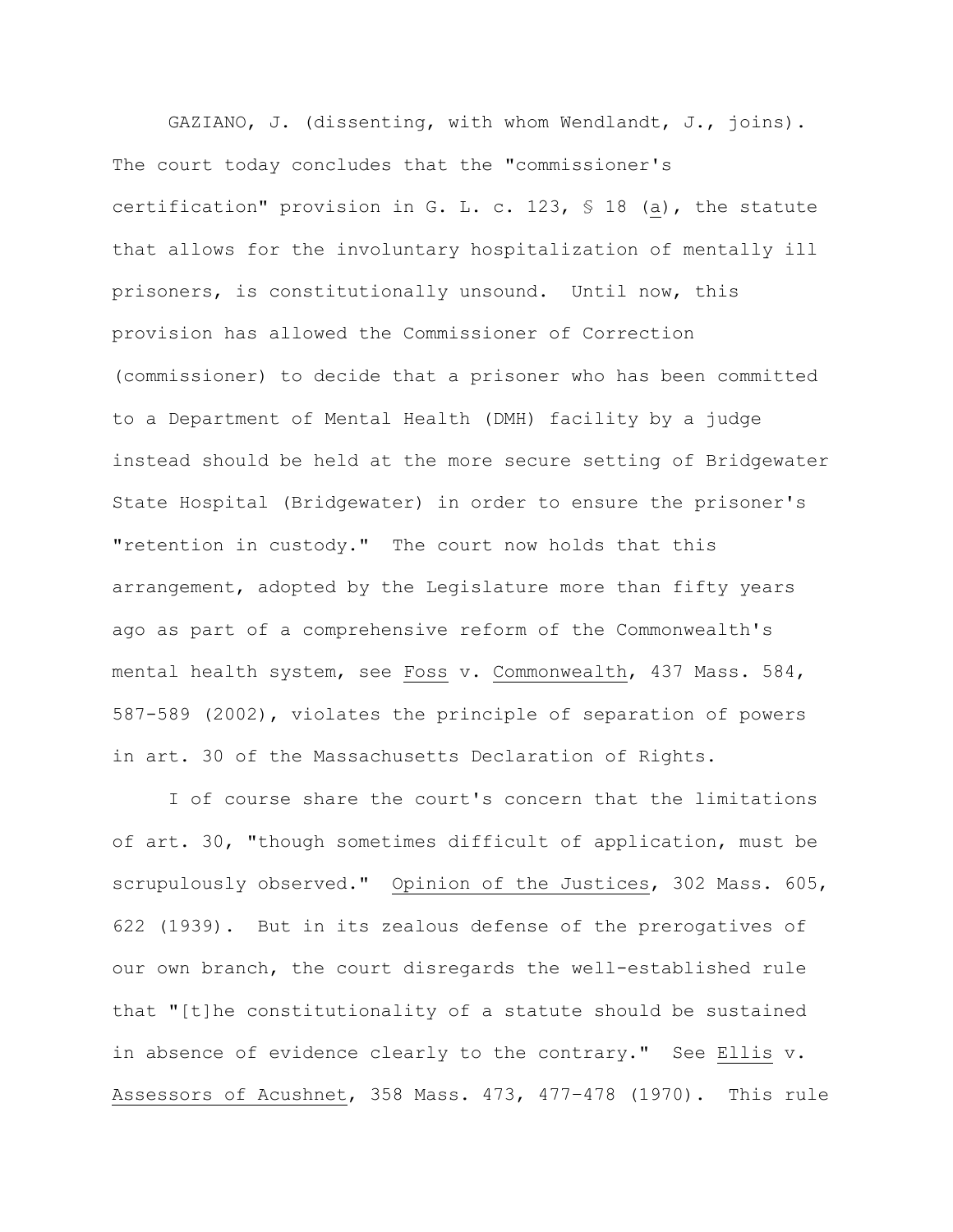reflects appropriate judicial respect for actions taken by the elected representatives of the people. "[W]hen we overstep our role in the name of enforcing limits on [the Legislature], we do not uphold the separation of powers, we transgress the separation of powers." See United States v. Davis, 139 S. Ct. 2319, 2337 (2019) (Kavanaugh, J., dissenting).

A statute violates art. 30 when it "unduly restrict[s] a core function of a coordinate branch" (quotation omitted). Atwater v. Commissioner of Educ., 460 Mass. 844, 855 (2011), quoting Commonwealth v. Gonsalves, 432 Mass. 613, 619 (2000). As this court long has recognized, however, art. 30 does not require the three branches of government to be "watertight compartments." See Gonsalves, supra, quoting Opinion of the Justices, 372 Mass. 883, 892 (1977). See Opinion of the Justices, 365 Mass. 639, 641 (1974) ("an absolute division of the three general types of functions is neither possible nor always desirable"). Under the arrangement put in place by the Legislature, a judge's decision that an individual must be committed to DMH under G. L. c. 123, § 18 (a), anticipates and leaves room for possible further action by the executive branch in a traditional area of executive concern.<sup>1</sup>

<sup>1</sup> While commitment to a mental health facility is not a sentence, the Department of Correction's authority with respect to the placement of convicted prisoners is instructive. See,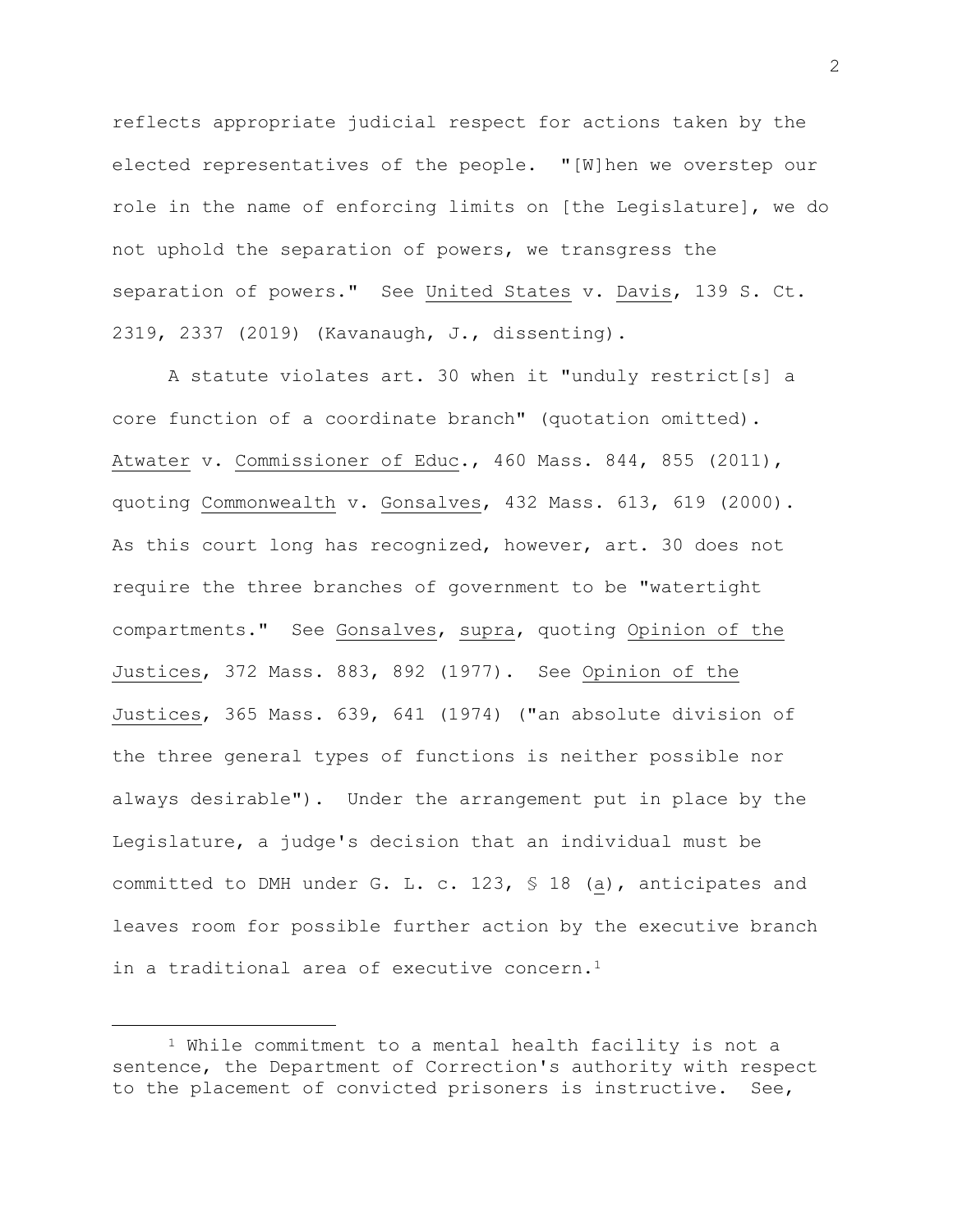In accord with this view of the executive's role, we have held that "statutes in effect at the time of sentencing which give the executive branch certain authority over the terms of the confinement must be read into the court's sentence," such that subsequent "actions taken by the Executive Department pursuant to that authority . . . do not infringe on the powers of the judiciary." Ierardi, petitioner, 366 Mass. 640, 650 (1975). We therefore discerned no violation of the separation of powers when a juvenile whom a judge had committed to a training school was transferred to the Massachusetts Reformatory after several attempts at escape and commission of other crimes. Sheehan, petitioner, 254 Mass. 342, 343, 346-347 (1926). The statute in effect at the time allowed the board that managed the training school to make transfers to the more restrictive institution. Id. at 343-344. We reasoned that this was "not an infringement of the powers of the judiciary . . . because the liability to such transfer upon specified conditions was a part of the original sentence." Id. at 346.

e.g., Jackson v. Commissioner of Correction, 388 Mass. 700, 703 (1983) (commissioner has "broad discretion . . . to transfer and to place inmates confined within the Massachusetts correctional system . . . for varied reasons such as security, convenience, and rehabilitation"); G. L. c. 124, § 1 (b) (commissioner shall "maintain security, safety and order at all [S]tate correctional facilities" and shall "utilize the resources of the [Department of Correction] to prevent escapes from any such facility").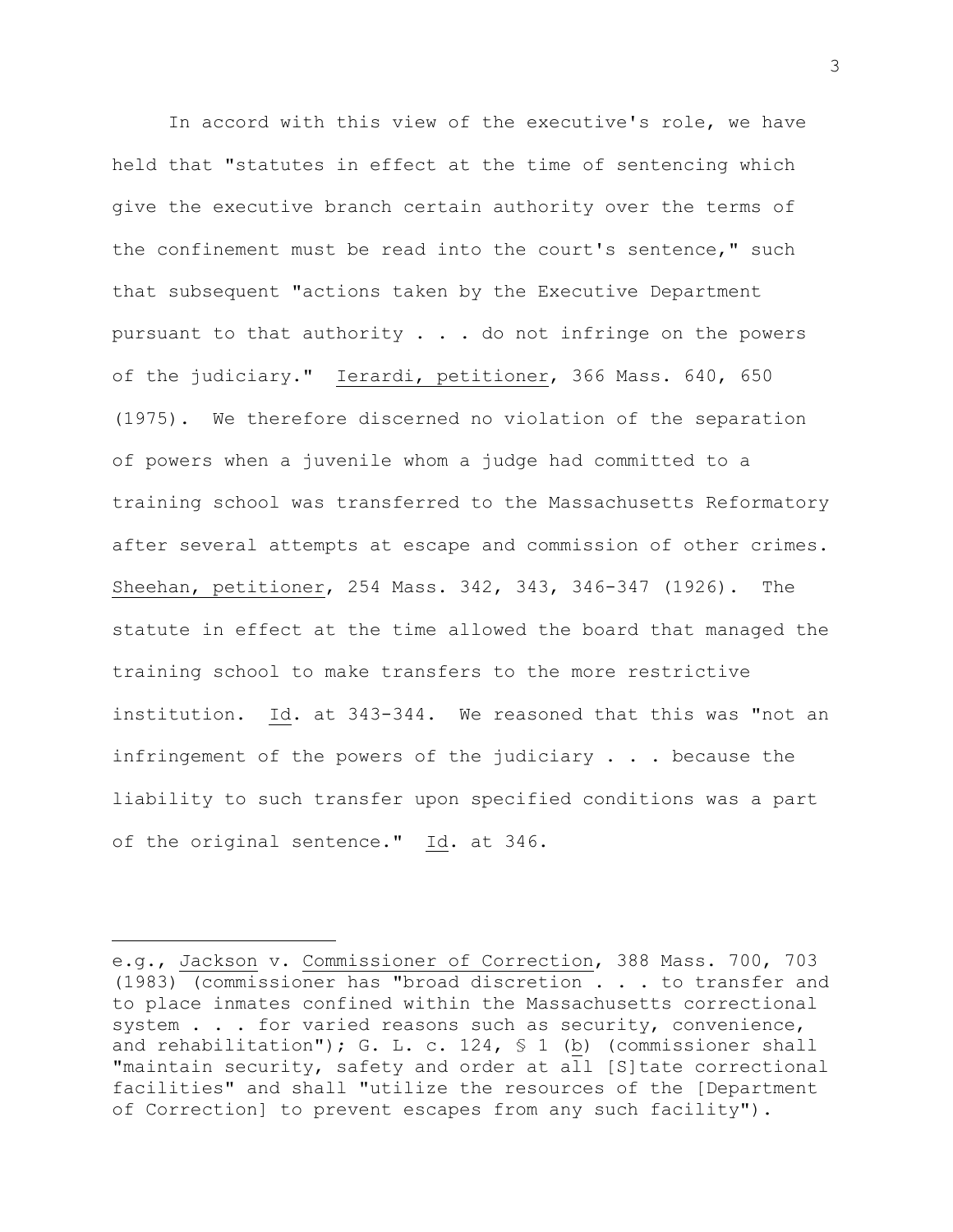Rather than scrutinizing whether the commissioner's certification provision allows one branch to "interfere with the functions of another," which we have identified as the "critical inquiry" for challenges under art. 30 (citation omitted), Chelmsford Trailer Park, Inc. v. Chelmsford, 393 Mass. 186, 194 (1984), the court today relies on an overly rigid test based on whether an executive action can in any way be read as conflicting with a judicial order. With respect to G. L. c. 123, § 18 (a), however, the substance of the judge's and the commissioner's determinations focuses on distinct issues that need not conflict. As in any involuntary commitment proceeding, the judge must decide whether confinement other than in "strict custody" would create a "likelihood of serious harm," and whether "such person is not a proper subject for commitment to any facility of [DMH]." G. L. c. 123, § 8 (b). Although this latter consideration might include as a factor a prisoner's likelihood of escape, a judge need not make a specific finding with respect to this risk, whereas the commissioner explicitly is required to do so by G. L. c. 123, § 18 (a). To the extent that some overlap between the two determinations does occur, in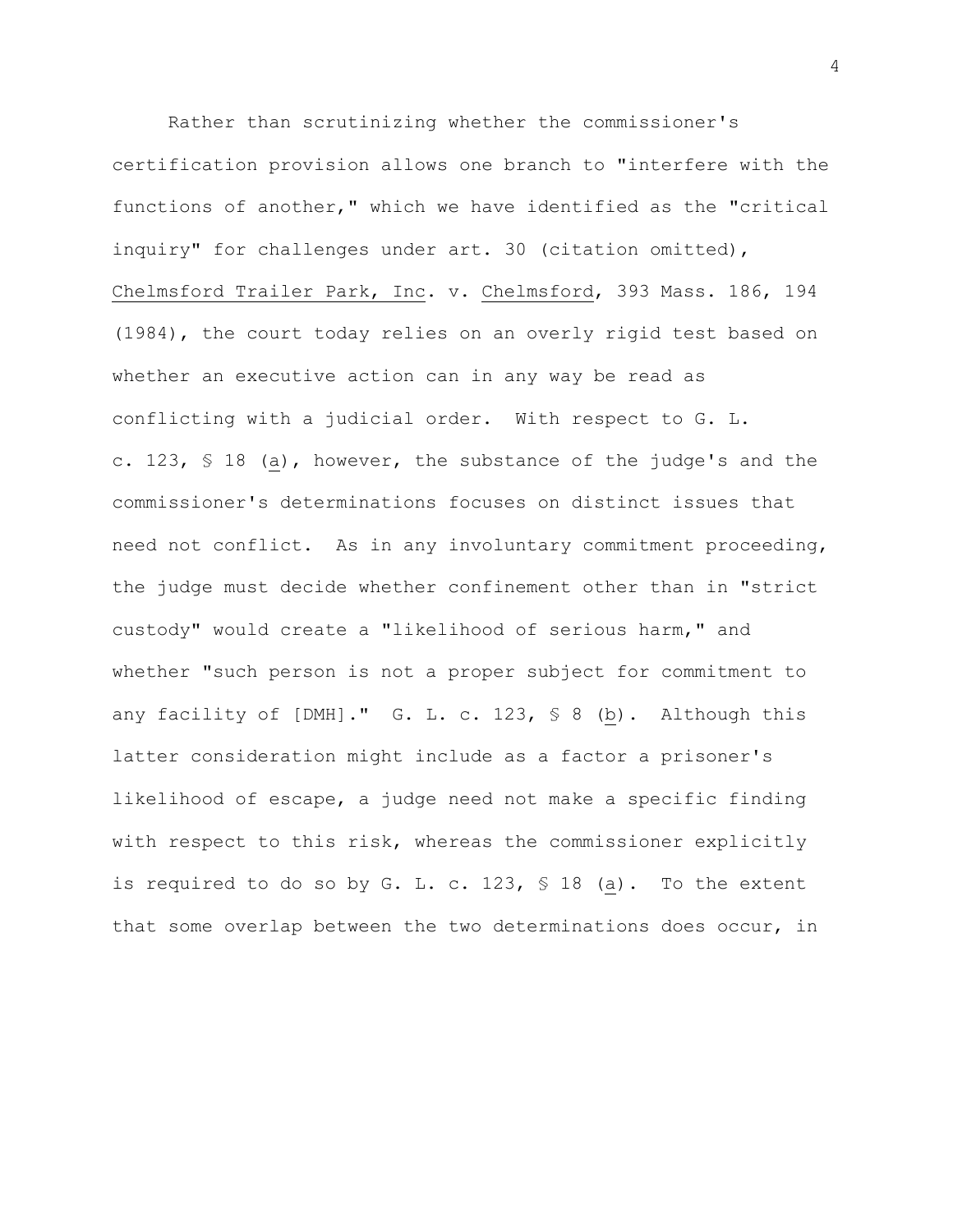these specific circumstances, there is no constitutional violation.<sup>2</sup>

I agree that, in general, a court's final judgment "can be reversed, modified or superseded only by judicial process." Opinion of the Justices, 234 Mass. 612, 621 (1920). But as the court concedes, the cases enunciating this principle all involved a statute that retroactively invalidated a decision that already had been issued, as opposed to creating in advance a scheme in which the judiciary and the executive cooperate. See Plaut v. Spendthrift Farm, Inc., 514 U.S. 211, 213, 240 (1995) (invalidating statutory provision requiring Federal courts to reopen final judgments); Department of Revenue v. Jarvenpaa, 404 Mass. 177, 178, 183-184 (1989) (invalidating statute allowing Commonwealth to relitigate issues in paternity actions from before its enactment); Spinelli v. Commonwealth, 393 Mass. 240, 241 (1984) (striking down statute restoring one specific case to active status after dismissal). The

<sup>2</sup> I agree that the commissioner's determination that the plaintiff posed an escape risk is not supported by any evidence in the record before us. But this court should not distort art. 30 jurisprudence because of its displeasure with a single arbitrary decision by the commissioner. Rather, I would allow the plaintiff to seek judicial redress either by a civil action in the nature of certiorari under G. L. c. 249, § 4, or under G. L. c. 123, § 9 (b), which permits petitions for the release of an individual detained at Bridgewater.